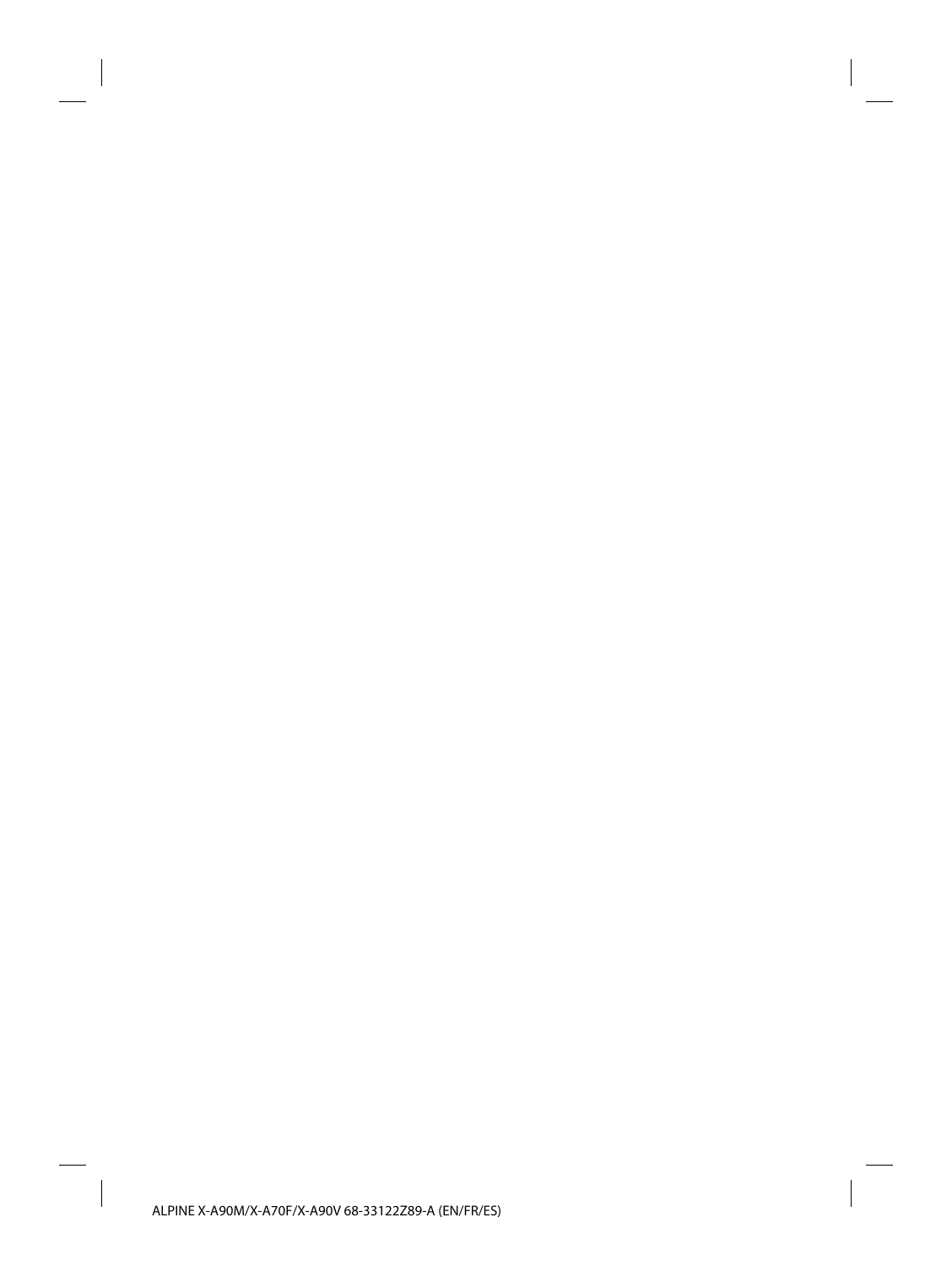# **English**

# **CONTENTS**

| ATTACHING THE TERMINAL COVERS AND |  |
|-----------------------------------|--|
|                                   |  |
|                                   |  |
|                                   |  |
|                                   |  |
|                                   |  |
|                                   |  |
|                                   |  |

# **WARNING**

# **Points to Observe for Safe Usage**

Read this manual carefully before using the system components. They contain instructions on how to use this product in a safe and effective manner. Alpine cannot be responsible for problems resulting from failure to observe the instructions in this manual.

| $\triangle$ WARNING | This symbol means important instructions.<br>Failure to heed them can result in serious |
|---------------------|-----------------------------------------------------------------------------------------|
|                     | injury or death.                                                                        |

#### **DO NOT OPERATE ANY FUNCTION THAT TAKES YOUR ATTENTION AWAY FROM SAFELY DRIVING YOUR VEHICLE.**

Any function that requires your prolonged attention should only be performed after coming to a complete stop. Always stop the vehicle in a safe location before performing these functions. Failure to do so may result in an accident.

#### **KEEP THE VOLUME AT A LEVEL WHERE YOU CAN STILL HEAR OUTSIDE NOISES WHILE DRIVING.**

Excessive volume levels that obscure sounds such as emergency vehicle sirens or road warning signals (train crossings, etc.) can be dangerous and may result in an accident. LISTENING AT LOUD VOLUME LEVELS IN A CAR MAY ALSO CAUSE HEARING DAMAGE.

#### **DO NOT DISASSEMBLE OR ALTER.**

Doing so may result in an accident, fire or electric shock.

#### **USE THIS PRODUCT FOR MOBILE 12V APPLICATIONS.**

Use for other than its designed application may result in fire, electric shock or other injury.

#### **USE THE CORRECT AMPERE RATING WHEN REPLACING FUSES.**

Failure to do so may result in fire or electric shock.

#### **DO NOT BLOCK VENTS OR RADIATOR PANELS.**

Doing so may cause heat to build up inside and may result in fire.

#### **MAKE THE CORRECT CONNECTIONS.**

Failure to make the proper connections may result in fire or product damage.

#### **USE ONLY IN CARS WITH A 12 VOLT NEGATIVE GROUND.**

(Check with your dealer if you are not sure.) Failure to do so may result in fire, etc.

#### **BEFORE WIRING, DISCONNECT THE CABLE FROM THE NEGATIVE BATTERY TERMINAL.**

Failure to do so may result in electric shock or injury due to electrical shorts.

#### **DO NOT ALLOW CABLES TO BECOME ENTANGLED IN SURROUNDING OBJECTS.**

Arrange wiring and cables in compliance with the manual to prevent obstructions when driving. Cables or wiring that obstruct or hang up on places such as the steering wheel, gear lever, brake pedals, etc. can be extremely hazardous.

#### **DO NOT SPLICE INTO ELECTRICAL CABLES.**

Never cut away cable insulation to supply power to other equipment. Doing so will exceed the current carrying capacity of the wire and result in fire or electric shock.

#### **DO NOT DAMAGE PIPE OR WIRING WHEN DRILLING HOLES.**

When drilling holes in the chassis for installation, take precautions so as not to contact, damage or obstruct pipes, fuel lines, tanks or electrical wiring. Failure to take such precautions may result in fire.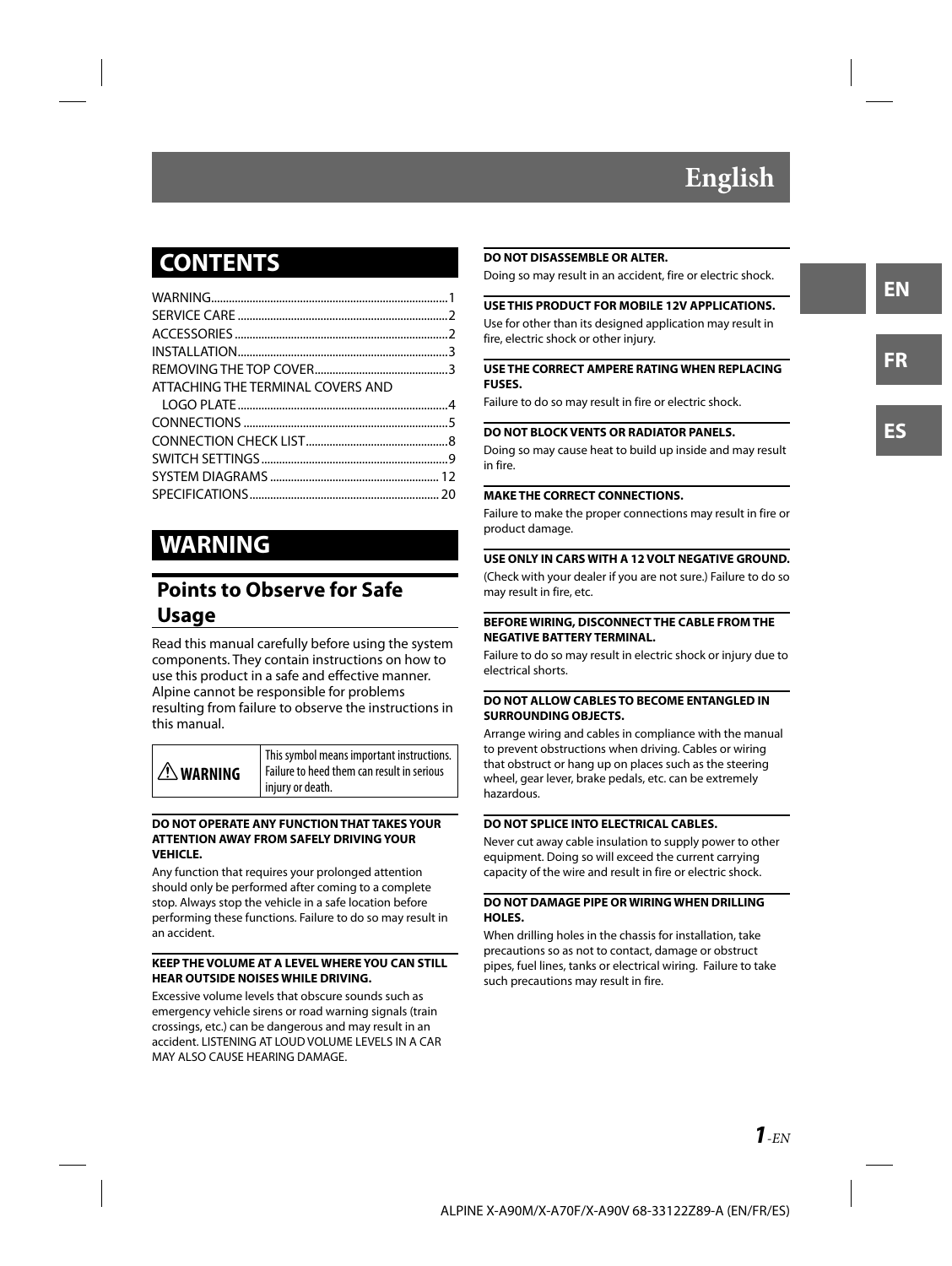#### **DO NOT USE BOLTS OR NUTS IN THE BRAKE OR STEERING SYSTEMS TO MAKE GROUND CONNECTIONS.**

Bolts or nuts used for the brake or steering systems (or any other safety-related system), or tanks should NEVER be used for installations or ground connections. Using such parts could disable control of the vehicle and cause fire etc.

#### **KEEP SMALL OBJECTS SUCH AS BATTERIES OUT OF THE REACH OF CHILDREN.**

Swallowing them may result in serious injury. If swallowed, consult a physician immediately.

| $ \triangle$ caution | This symbol means important instructions.<br>Failure to heed them can result in injury or<br>property damages. |
|----------------------|----------------------------------------------------------------------------------------------------------------|
|----------------------|----------------------------------------------------------------------------------------------------------------|

#### **HALT USE IMMEDIATELY IF A PROBLEM APPEARS.**

Failure to do so may cause personal injury or damage to the product. Return it to your authorized Alpine dealer or the nearest Alpine Service Center for repairing.

#### **HAVE THE WIRING AND INSTALLATION DONE BY EXPERTS.**

The wiring and installation of this unit requires special technical skill and experience. To ensure safety, always contact the dealer where you purchased this product to have the work done.

#### **USE SPECIFIED ACCESSORY PARTS AND INSTALL THEM SECURELY.**

Be sure to use only the specified accessory parts. Use of other than designated parts may damage this unit internally or may not securely install the unit in place. This may cause parts to become loose resulting in hazards or product failure.

#### **ARRANGE THE WIRING SO IT IS NOT CRIMPED OR PINCHED BY A SHARP METAL EDGE.**

Route the cables and wiring away from moving parts (like the seat rails) or sharp or pointed edges. This will prevent crimping and damage to the wiring. If wiring passes through a hole in metal, use a rubber grommet to prevent the wire's insulation from being cut by the metal edge of the hole.

#### **DO NOT INSTALL IN LOCATIONS WITH HIGH MOISTURE OR DUST.**

Avoid installing the unit in locations with high incidence of moisture or dust. Moisture or dust that penetrates into this unit may result in product failure.

# **SERVICE CARE**

#### **IMPORTANT NOTICE**

This Amplifier has been type tested and found to comply with the limits for a Class B computing device in accordance with the specifications in Subpart J of Part 15 of FCC Rules. This equipment generates and uses radio frequency energy, and it must be installed and used properly in accordance with the manufacturer's instructions.

SERIAL NUMBER: INSTALLATION DATE: INSTALLATION TECHNICIAN: PLACE OF PURCHASE:

#### **IMPORTANT**

Please record the serial number of your unit in the space provided here and keep it as a permanent record. The serial number plate is located on the rear of the unit.

#### **For European Customers**

Should you have any questions about warranty, please consult your store of purchase.

### **For Customers in other Countries IMPORTANT NOTICE**

Customers who purchase the product with which this notice is packaged, and who make this purchase in countries other than the United States of America and Canada, please contact your dealer for information regarding warranty coverage.

# **ACCESSORIES**

| • Speaker Connector                     |  |
|-----------------------------------------|--|
|                                         |  |
|                                         |  |
|                                         |  |
| • Hexagon Wrench (Large)/(Small)  1 SET |  |
|                                         |  |
|                                         |  |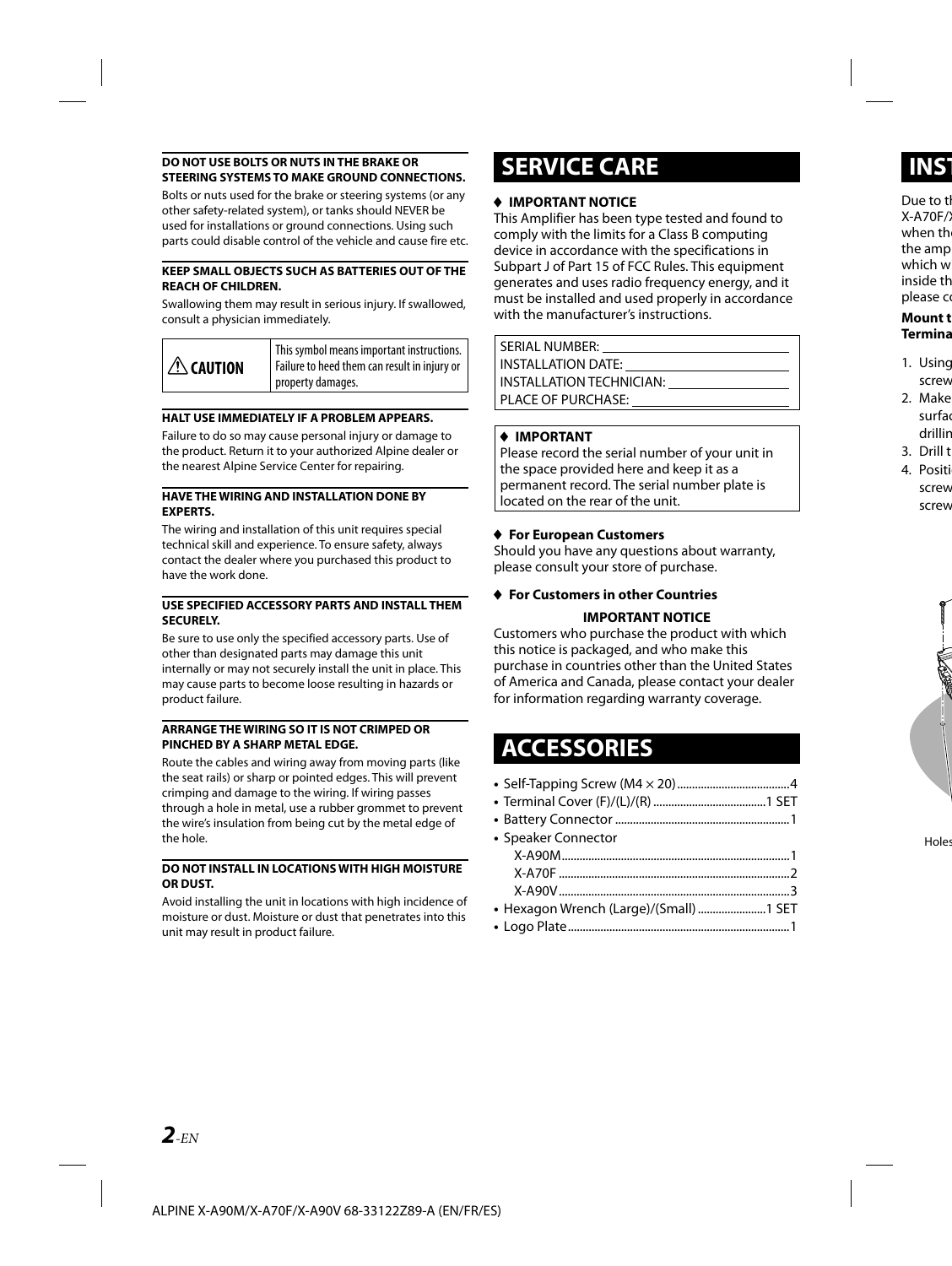# **INSTALLATION**

Due to the high power output of the X-A90M/ X-A70F/X-A90V considerable heat is produced when the amplifier is in operation. For this reason, the amplifier should be mounted in a location which will allow for free circulation of air, such as inside the trunk. For alternate installation locations, please contact your authorized Alpine dealer.

#### **Mount the amplifier before installing the Terminal Cover (F)/(L)/(R).**

- 1. Using the amplifier as a template, mark the four screw locations.
- 2. Make sure there are no objects behind the surface that may become damaged during drilling.
- 3. Drill the screw holes.
- 4. Position the X-A90M/X-A70F/X-A90V over the screw holes, and secure with four self-tapping screws.



(e.g. X-A90V)

# **REMOVING THE TOP COVER**

When performing the Switch Setting, you must remove the Top Cover.

- Remove the Top Cover before installing or after removing the Terminal Cover (F). For details on how to remove the Terminal Cover (F), see "ATTACHING THE TERMINAL COVERS AND LOGO PLATE" (page 4).
- 1. Remove the hexagon screws using the supplied Hexagon Wrench (Small).



(e.g. X-A90V)

2. Slide the Top Cover, and lift it to remove. **•** Be sure not to damage the indicator area.



(e.g. X-A90V)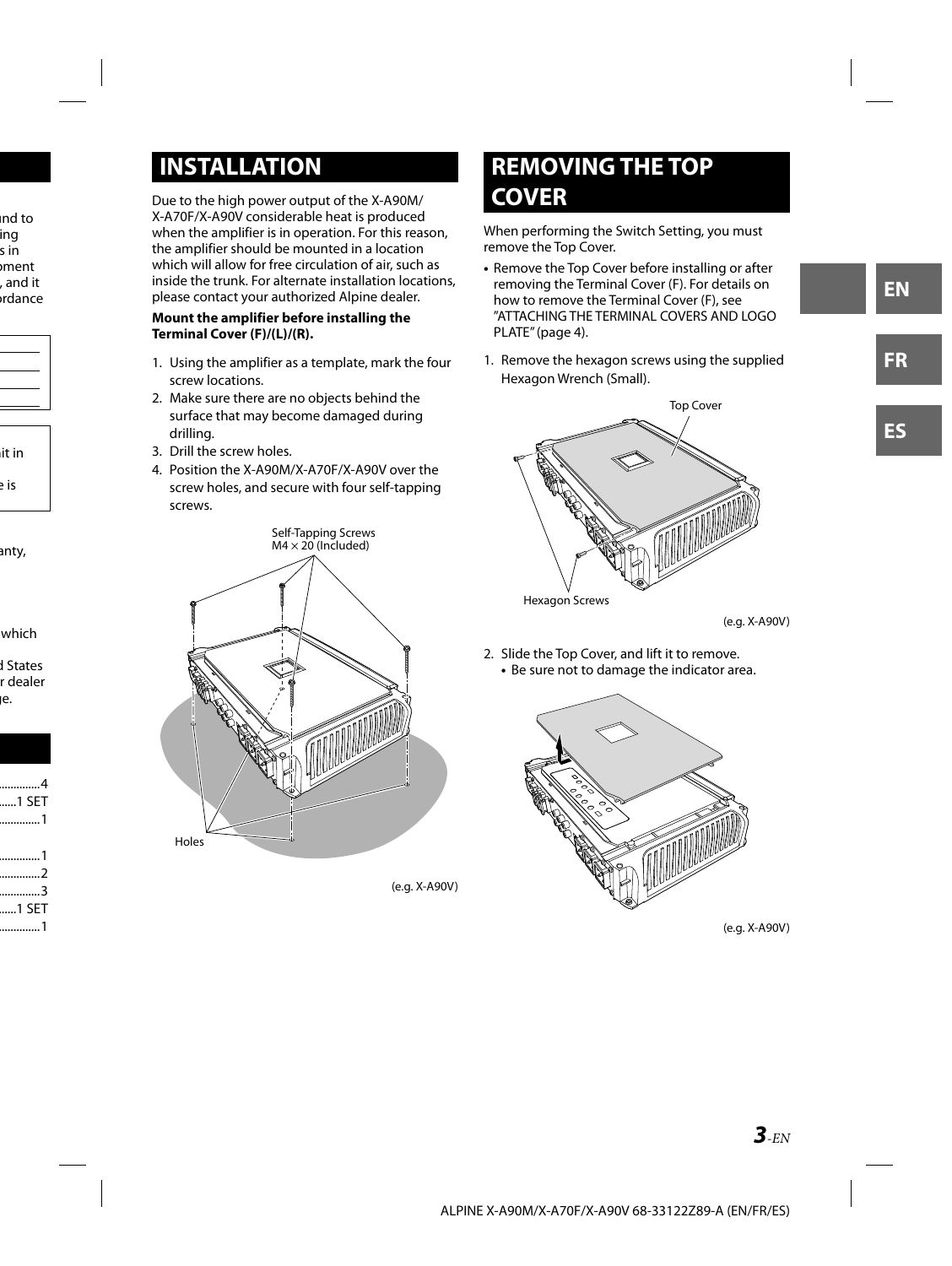# **ATTACHING THE TERMINAL COVERS AND LOGO PLATE**

Attach the terminal covers (included) after connections and confirmation of correct operation. Attaching the terminal covers will improve the appearance of the unit.

#### **How to attach the terminal covers:**

- 1. Attach the Terminal Cover (L)/(R) based on the guide hole of the amplifier.
- 2. Attach the Terminal Cover (F) based on the guide hole of the amplifier.
	- Push in until the hook is securely engaged.



 **CAUTION**

#### **Do not lift or carry the unit by the attached terminal covers.**

The terminal cover may detach causing the unit to fall resulting in personal injury or damage to the unit or the vehicle.



Terminal Cover (L)

(e.g. X-A90V)

3. Peel the backing paper from the Logo Plate, then attach it to this unit in your desired direction.



(e.g. X-A90V)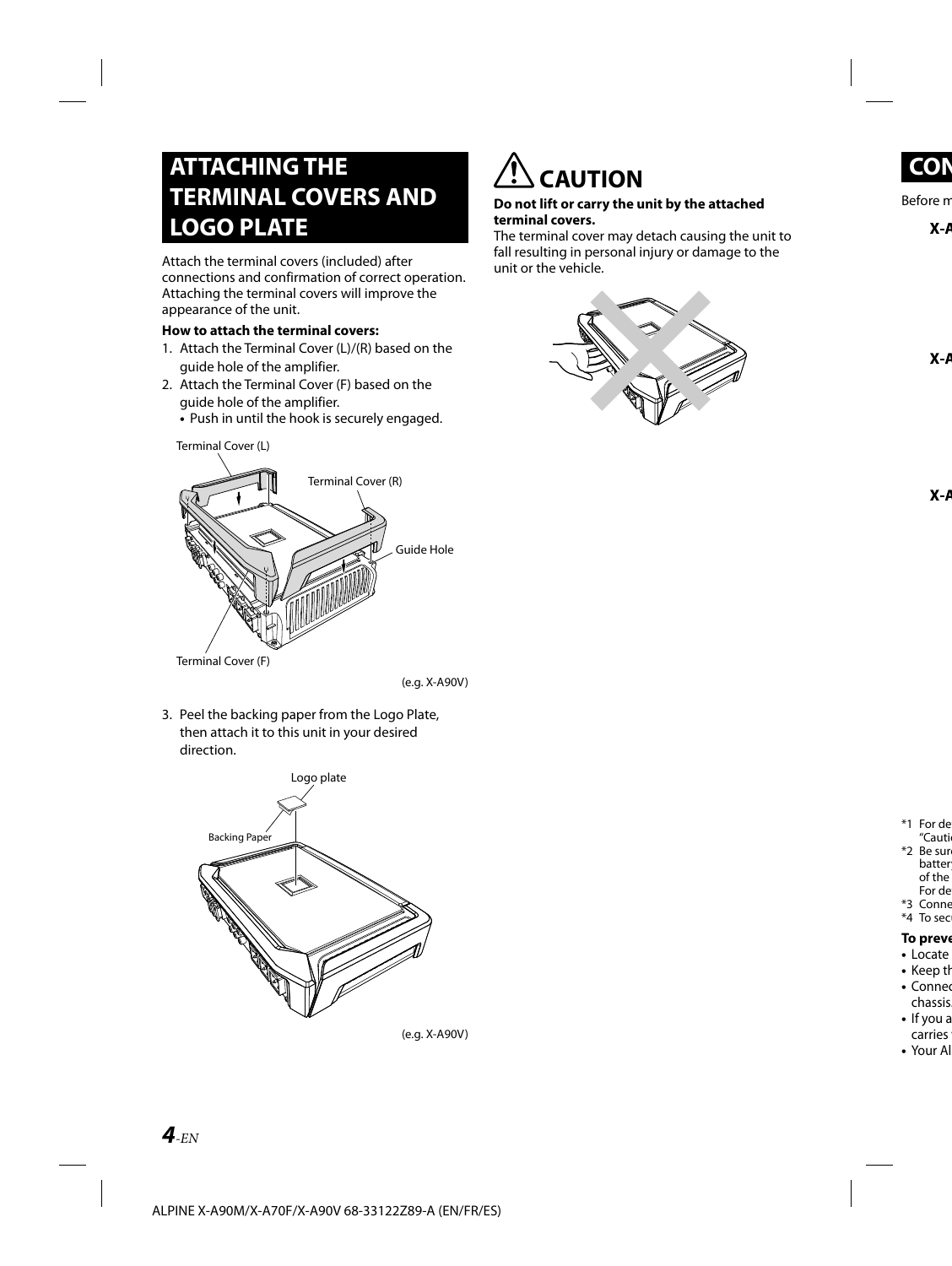# **CONNECTIONS**

Before making connections, be sure to turn the power off to all audio components.



- \*1 For details on the wires size to be used, refer to the supplied "Cautions on Power Supply Wires Connection" and "Cautions on Power Supply Wires" (page 19), and then use the wire of the specified size.
- \*2 Be sure to add an External Fuse (e.g. Fuse Block, Circuit Breaker) with the battery lead as close as possible to the battery's positive (+) terminal. Add an external fuse with the same capacity, or a slightly larger capacity, as the sum total of the fuse capacities of the amplifier.
- For details on the fuse capacity of this machine, see "Battery Lead  $(①)$ " (page 6).
- \*3 Connect all equipment to the same ground point while keeping wire length as short as possible.
- \*4 To securely connect the ground lead, use an already installed screw.

#### **To prevent external noise from entering the audio system**

- Locate the unit and route the leads at least 10 cm (4") away from the vehicle's harness.
- Keep the battery power leads as far away from other leads as possible.
- Connect the ground lead securely to a bare metal spot (remove any paint or grease if necessary) of the vehicle's chassis.
- If you add an optional noise suppressor, connect it as far away from the unit as possible. Your Alpine dealer carries various noise suppressors, contact them for further information.
- Your Alpine dealer knows best about noise prevention measures so consult your dealer for further information.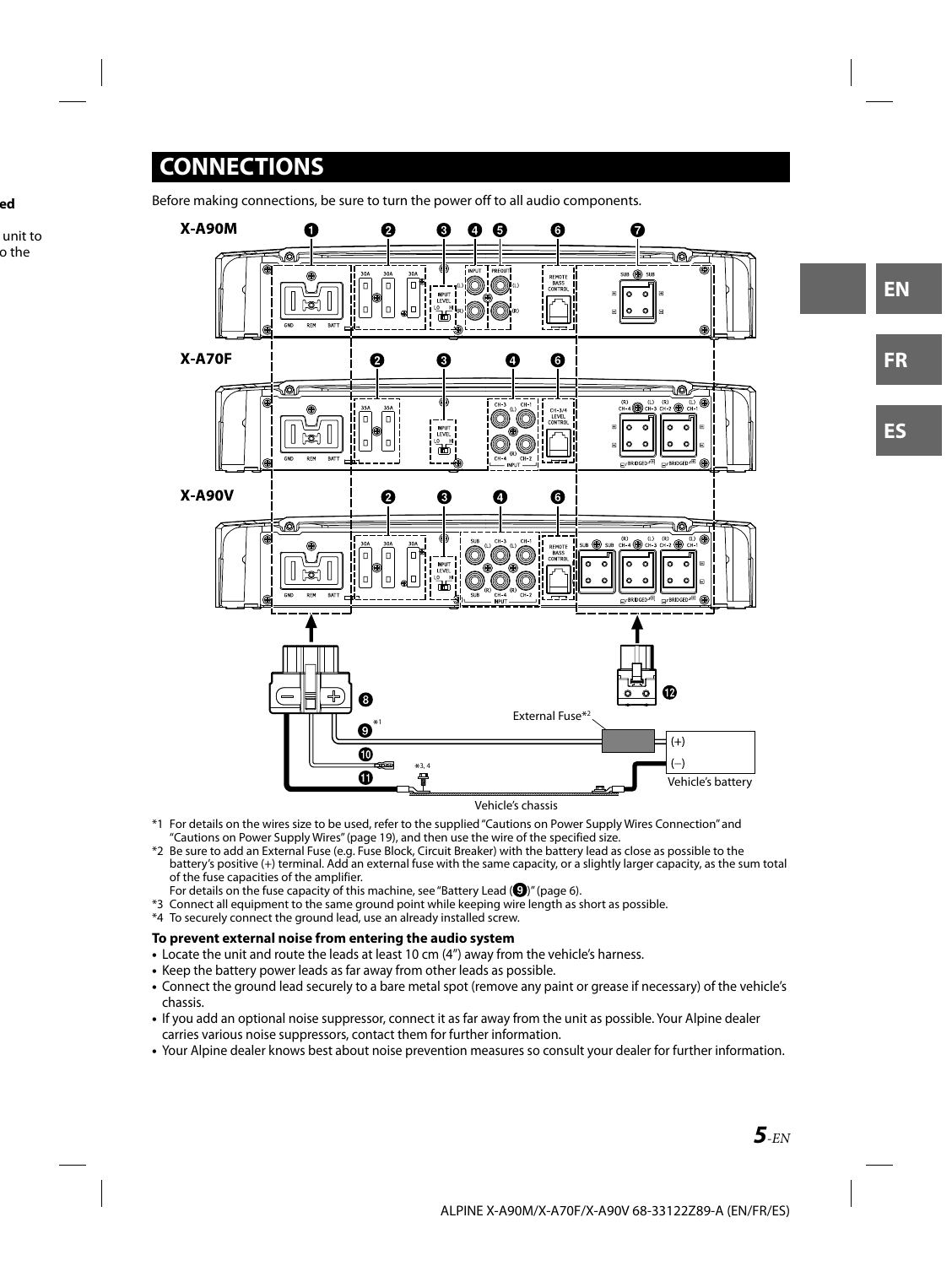# **Q** Power Supply Terminal

# **Fuse**

#### **USE THE CORRECT AMPERE RATING WHEN REPLACING FUSES.**

Failure to do so may result in fire or electric shock.

### **<sup>6</sup>** Speaker Input Level Switch

Switch according to the Speaker input mode.

| INPUT          |    |  |  |
|----------------|----|--|--|
| LEVEL          |    |  |  |
| ıο             | HI |  |  |
| $\blacksquare$ |    |  |  |

a) When making a speaker input connection with RCA Extension Cables (sold separately), set to "LO".

| INPUT    | b) When making a speaker input       |
|----------|--------------------------------------|
| LEVEL    | connection with Speaker-RCA          |
| LO<br>нι | Conversion Cables (sold separately), |
| $\Box$   | set to "HI".                         |

# **<sup>***O***</sup>** RCA Input Jacks

Connect these jacks to the line out leads on your head unit using RCA extension cables or Speaker-RCA Conversion cable (sold separately). Be sure to observe correct channel connections; Left to Left and Right to Right.

### $\Theta$  Pre-Out Jacks (X-A90M only)

These jacks provide a line level output. This is an ideal output for driving a second subwoofer amp. This output is full-range, and is not affected by the crossover.

#### **Remote Bass Control (Optional)**

Connect the Remote Bass Control Unit RUX-KNOB or RUX-KNOB.2 (sold separately) to adjust the output level remotely. This is not to replace appropriate gain level setting between the amplifier and head unit.

**•** X-A70F supports RUX-KNOB.2 only.

### **<sup>6</sup>** Speaker Output Terminals

### *<u>B* Battery Connector</u>

Make the Battery, Remote Turn-on and Ground lead connections (as shown) to the Battery Connector.

Insert Plug to Terminal  $\mathbf 0$ .

**•** For details on how to connect, see "Cautions on wire lead connections" (page 7).

# **Battery Lead (Sold Separately)**

Be sure to add an External Fuse (e.g. Fuse Block, Circuit Breaker) with the battery lead as close as possible to the battery's positive (+) terminal. This fuse will protect your vehicle's electrical system in case of a short circuit. See below for appropriate fuse value requirement:

X-A90M/X-A90V .......................................90 amp fuse X-A70F .........................................................70 amp fuse

**•** For details on the wires size to be used, refer to the supplied "Cautions on Power Supply Wires Connection" and "Cautions on Power Supply Wires" (page 19), and then use the wire of the specified size.

### **Remote Turn-On Lead (Sold Separately)**

Connect this lead to the remote turn-on (positive trigger,  $(+)$  12 V only) lead of your head unit. If a remote turn-on lead is not available, see "CONNECTION CHECK LIST" section on page 8 for alternative method.

**•** When connecting the speaker output leads of the head unit to this unit with a Speaker-RCA Conversion cable (sold separately), you do not need to connect the remote turn-on lead, owing to the "REMOTE SENSING" function of this unit. However, the "REMOTE SENSING" function may not work depending on the signal source connected. In such a case, connect the remote turn-on lead to an incoming power supply cord (accessory power) in the ACC position.

# **Ground Lead (Sold Separately)**

Connect this lead securely to a clean, bare metal spot on the vehicle's chassis. Verify this point to be a true ground by checking for continuity between that point and the negative (–) terminal of the vehicle's battery. Ground all your audio components to the same point on the chassis to prevent ground loops while keeping wire length as short as possible.

**•** For details on the wires size to be used, refer to the supplied "Cautions on Power Supply Wires Connection" and "Cautions on Power Supply Wires" (page 19), and then use the wire of the specified size.

### **Speaker Connector**

Make the Speaker Output Lead (+)/(-) connections to the Speaker Connector. Insert Plug to Terminal  $\bullet$ .

**•** For details on how to connect, see "Cautions on wire lead connections" (page 7). Be sure to observe correct speaker output connections and polarity in relation to the other speakers in the system. Connect the positive output to the positive speaker terminal and the negative to negative.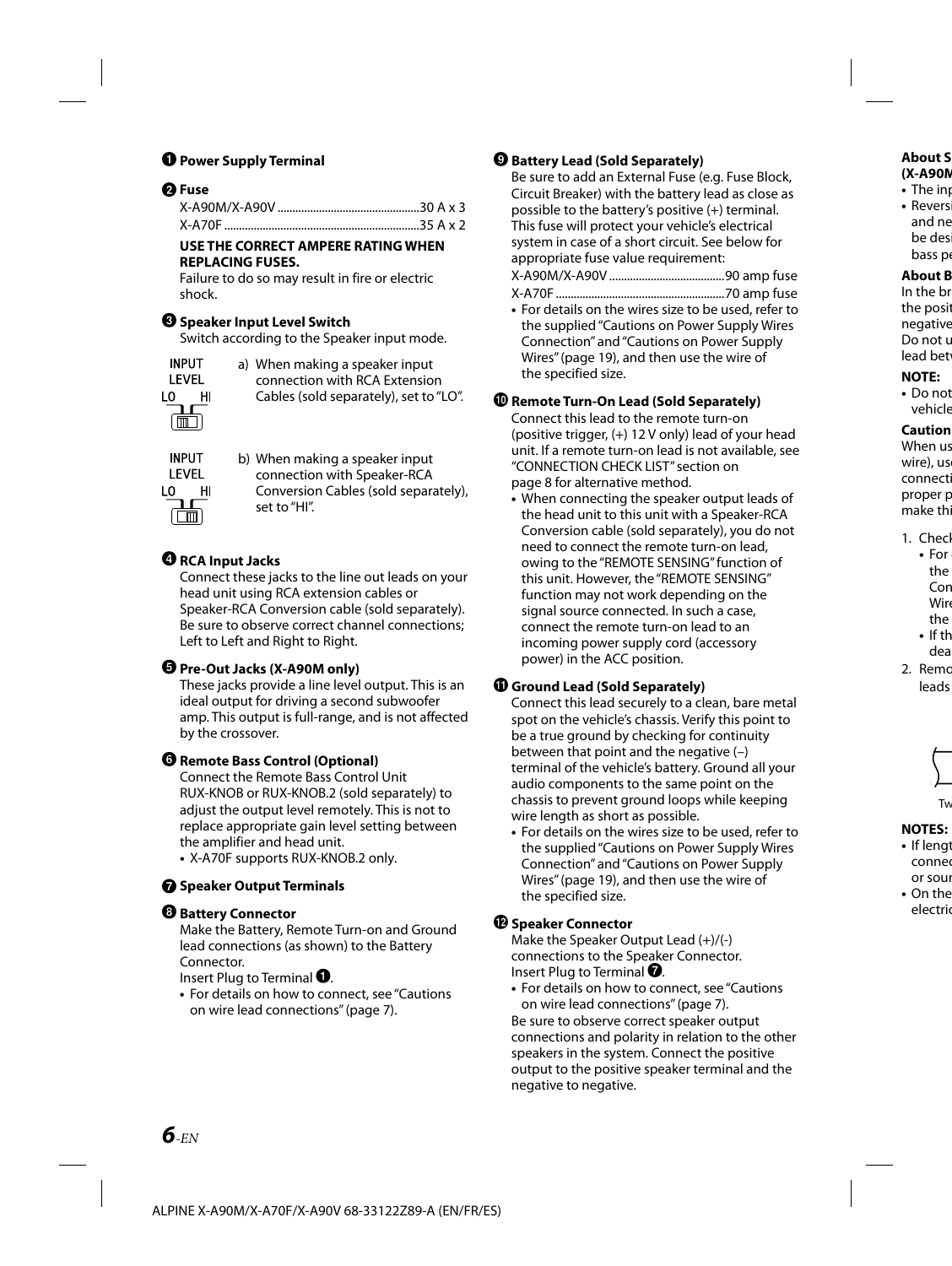#### **About Subwoofer Input/Output Terminals (X-A90M/X-A90V only)**

- The input is stereo but the output is monaural.
- Reversing subwoofer polarity (swapping positive and negative connections to the subwoofer) may be desirable in some installations for optimum bass performance.

#### **About Bridged Connections**

In the bridged mode, connect the left positive to the positive terminal of the speaker and the right negative to the negative terminal of the speaker. Do not use the speaker (–) terminals as a common lead between the left and right channels.

### **NOTE:**

**•** Do not connect the speaker (–) terminal to the vehicle's chassis.

### **Cautions on wire lead connections**

When using third-party wire cables (power supply wire), use the supplied screws to simplify the connection. Refer to the description below for the proper procedure. If you are in doubt about how to make this connection, consult your dealer.

- 1. Check the wire size.
	- For details on the wires size to be used, refer to the supplied "Cautions on Power Supply Wires Connection" and "Cautions on Power Supply Wires" (page 19), and then use the wire of the specified size.
	- If the wire gauge used is unknown, ask your dealer.
- 2. Remove the insulation from the ends of the wire leads by about 7 – 10 mm (9/32" – 13/32").



### **NOTES:**

- If length of the exposed wire is too short, a poor connection may occur causing operation failure or sound interruption.
- On the other hand, if the length is too long, an electrical short-circuit may occur.

3. Tighten the hexagon hole screw with the hexagon wrench (Large or Small) (included) to secure the lead.

#### **Before making this connection, use insulated shrink tubing to cover any exposed wire extending beyond the terminal.**



#### **NOTES:**

- Be sure to use the Hexagon hole screw attached to the Battery Connector or Speaker Connector.
- For safety reasons, connect the battery leads last.
- To prevent disconnection of the leads or dropping of the unit, do not use the cabling to carry the unit.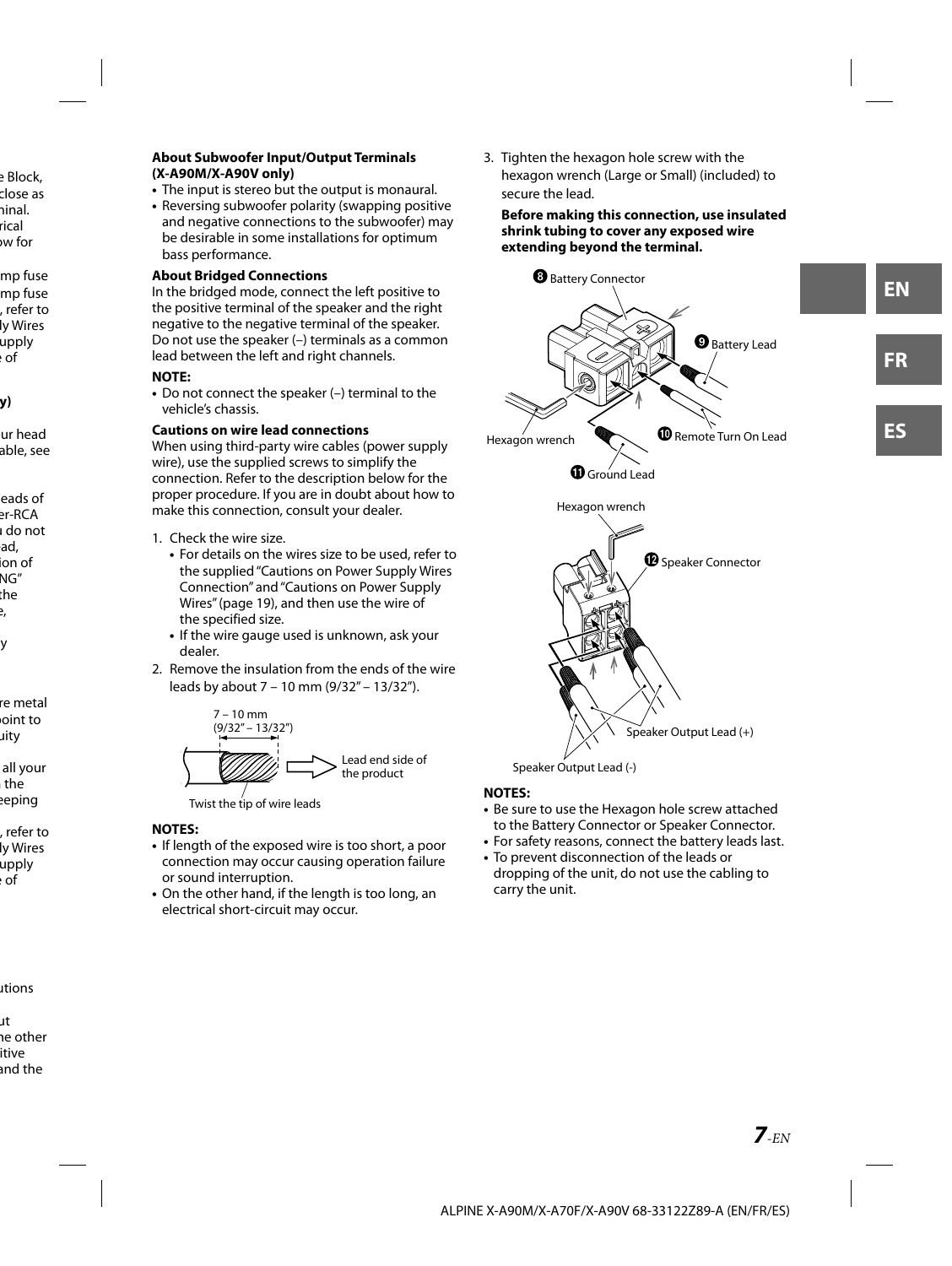# **CONNECTION CHECK LIST**

#### **Please check your head unit for the conditions listed below:**

#### **Remote Turn-On Lead**

- a. The head unit does not have a remote turn-on or power antenna lead.
- b. The head unit's power antenna lead is activated only when the radio is on (turns off in the tape or CD Mode).
- c. The head unit's power antenna lead is logic level output  $(+)$  5V, negative trigger (grounding type), or cannot sustain (+) 12V when connected to other equipment in addition to the vehicle's power antenna.

If any of the above conditions exist, the remote turn-on lead of your X-A90M/X-A70F/X-A90V must be connected to a switched power source (ignition) in the vehicle. Be sure to use a 3A fuse as close as possible to this ignition tap. Using this connection method, the X-A90M/X-A70F/X-A90V will turn on and stay on as long as the ignition switch is on.

If this is objectionable, a SPST (Single Pole, Single Throw) switch, in addition to the 3A fuse mentioned above, may be installed in-line on the X-A90M/X-A70F/X-A90V turn-on lead. This switch will then be used to turn on (and off) the X-A90M/X-A70F/X-A90V. Therefore, the switch should be mounted so that is accessible by the driver. Make sure the switch is turned off when the vehicle is not running. Otherwise, the amplifier will remain on and drain the battery.

- **T** Blue/White
- **Power Antenna**
- 3 Remote Turn-On Lead
- To other Alpine component's Remote Turn-On Leads
- 5 SPST Switch (optional)
- $6$  Fuse (3A)
- As close as possible to the vehicle's ignition tap
- **8** Ignition Source

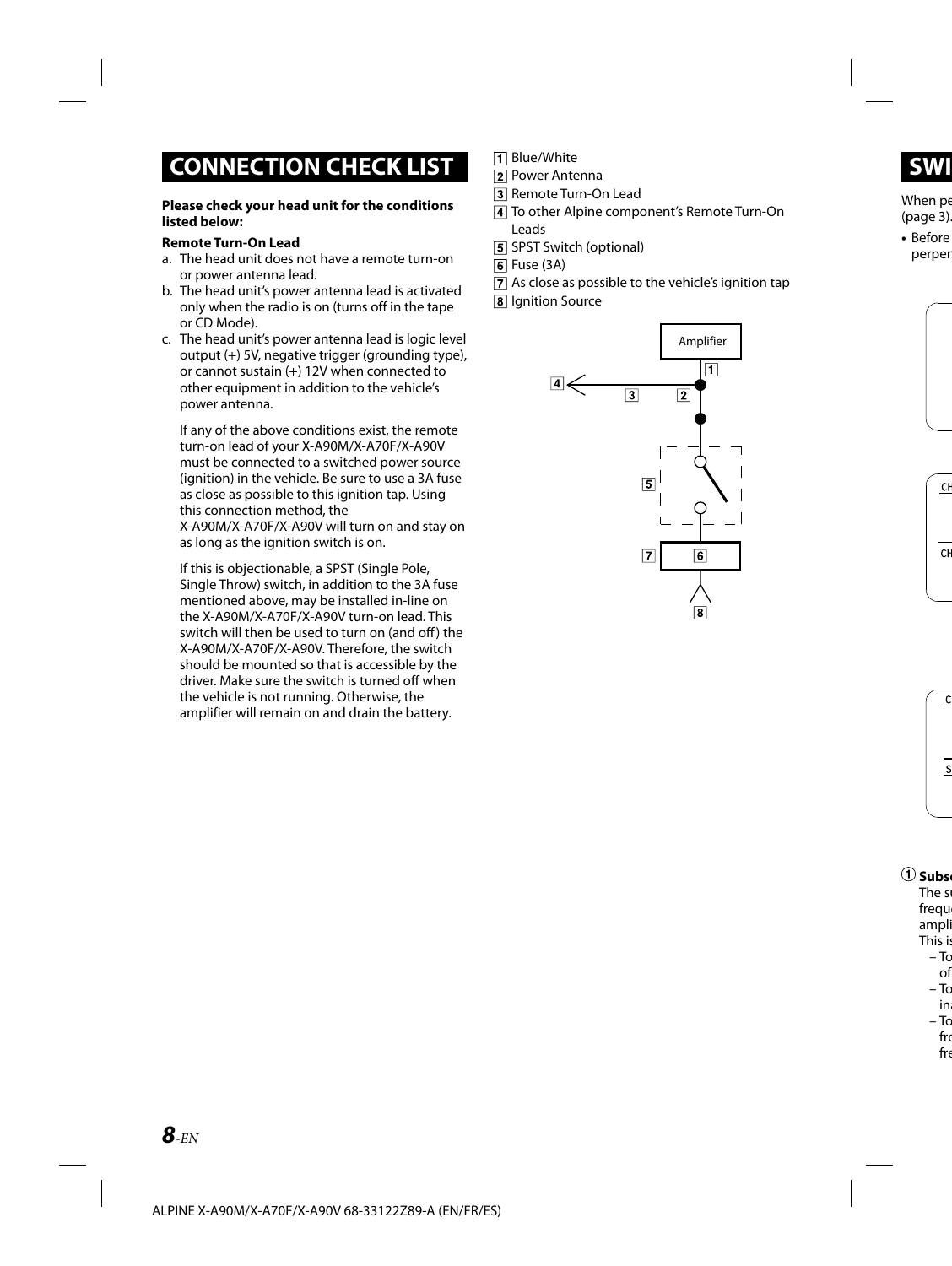# **SWITCH SETTINGS**

When performing Switch Settings, remove the Top Cover. For details, see "REMOVING THE TOP COVER" (page 3).

**•** Before switching each Selector Switch, turn off the power and insert a small screwdriver, etc., perpendicularly to the Switch.



 **Subsonic Filter (X-A90M/X-A90V only)** The subsonic filter for cutting ultra low frequencies from the input signal before being amplified.

This is desirable for several reasons:

- To protect speakers too small or not capable of reproducing ultra low frequencies.
- To minimize power wasted from reproducing inaudible sound.
- To protect subwoofers in vented enclosures from over excursion below the tuning frequency.

 **Crossover Frequency Adjustment Knob (LP FILTER) (X-A90M/X-A90V only)** Use this control to adjust the crossover frequency between 50 to 400 Hz.

 **Bass EQ Adjustment Knob (X-A90M/X-A90V only)**

Add a 50 Hz bass boost up to +12 dB to tune your bass response.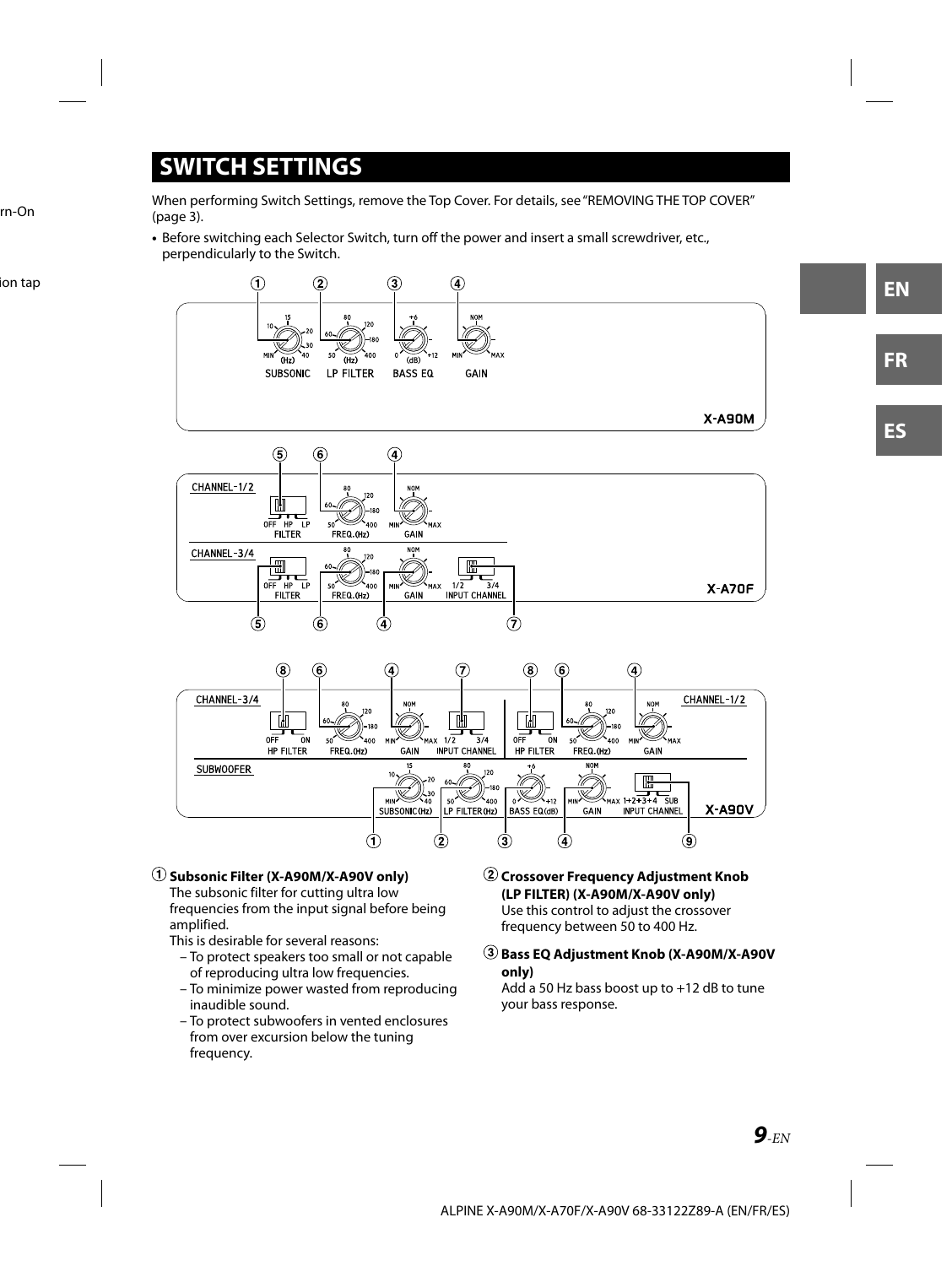# **Input Gain Adjustment Control**

Set the X-A90M/X-A70F/X-A90V input gain to the minimum position. Using a dynamic CD as a source, increase the head unit volume until the output distorts. Then, reduce the volume 1 step (or until the output is no longer distorted). Now, increase the amplifier gain until the sound from the speakers becomes distorted. Reduce the gain slightly so the sound is no longer distorted to achieve the optimum gain setting.

# **Crossover Mode Selector Switch (X-A70F**

#### **only)**



a) Set to the "OFF" position when the amplifier will be used for driving full range speakers or when using an external electronic crossover. The full frequency bandwidth will be output to the speakers with no high or low frequency attenuation.



b) Set to the "HP" position when the amplifier is used to drive a tweeter/ midrange system. The frequencies below the crossover point will be attenuated at 12 dB/octave.

#### **NOTE:**

**•** In this case the maximum Bass EQ boost level is reduced.

m T OFF HP LP .<br>Filter

c) Set to the "LP" position when the amplifier is used to drive a subwoofer. The frequencies above the crossover point will be attenuated at 12 dB/octave.

# **Crossover Frequency Adjustment Knob (X-A70F/X-A90V only)**

Use this control to adjust the crossover frequency between 50 and 400 Hz.

### **Input Channel Selector Switch (CHANNEL-3/4) (X-A70F/X-A90V only)**



a) This switch setting is for selecting either 2-channel or 4-channel input mode. When set to "1/2", signal will be copied from CH-1/2 and sent to CH-3/4, eliminating the need for Y-adapters.



b) Setting this switch to "3/4" will keep both inputs, CH-1/2 and CH-3/4 independent. A 4-channel source is required for this mode.

 **Crossover Mode Selector Switch (X-A90V only)**



a) Set to the "OFF" position when the amplifier will be used for driving full range speakers or when using an external electronic crossover. The full frequency bandwidth will be output to the speakers with no high or low frequency attenuation.



b) Set to the "ON" position when the amplifier is used to drive a tweeter/ midrange system. The frequencies below the crossover point will be attenuated at 12 dB/octave.

### **NOTE:**

**•** In this case the maximum Bass EQ boost level is reduced.

# **Input Channel Selector Switch (SUBWOOFER) (X-A90V only)**



a) When this switch is placed in the "1+2+3+4" position, all the signals are mixed and come out from the subwoofer. This setting provides signal to the subwoofer channel when only 4 channel input is available.



b) Setting this switch to "SUB" will send the signal at the inputs of SUB to subwoofer of the X-A90V.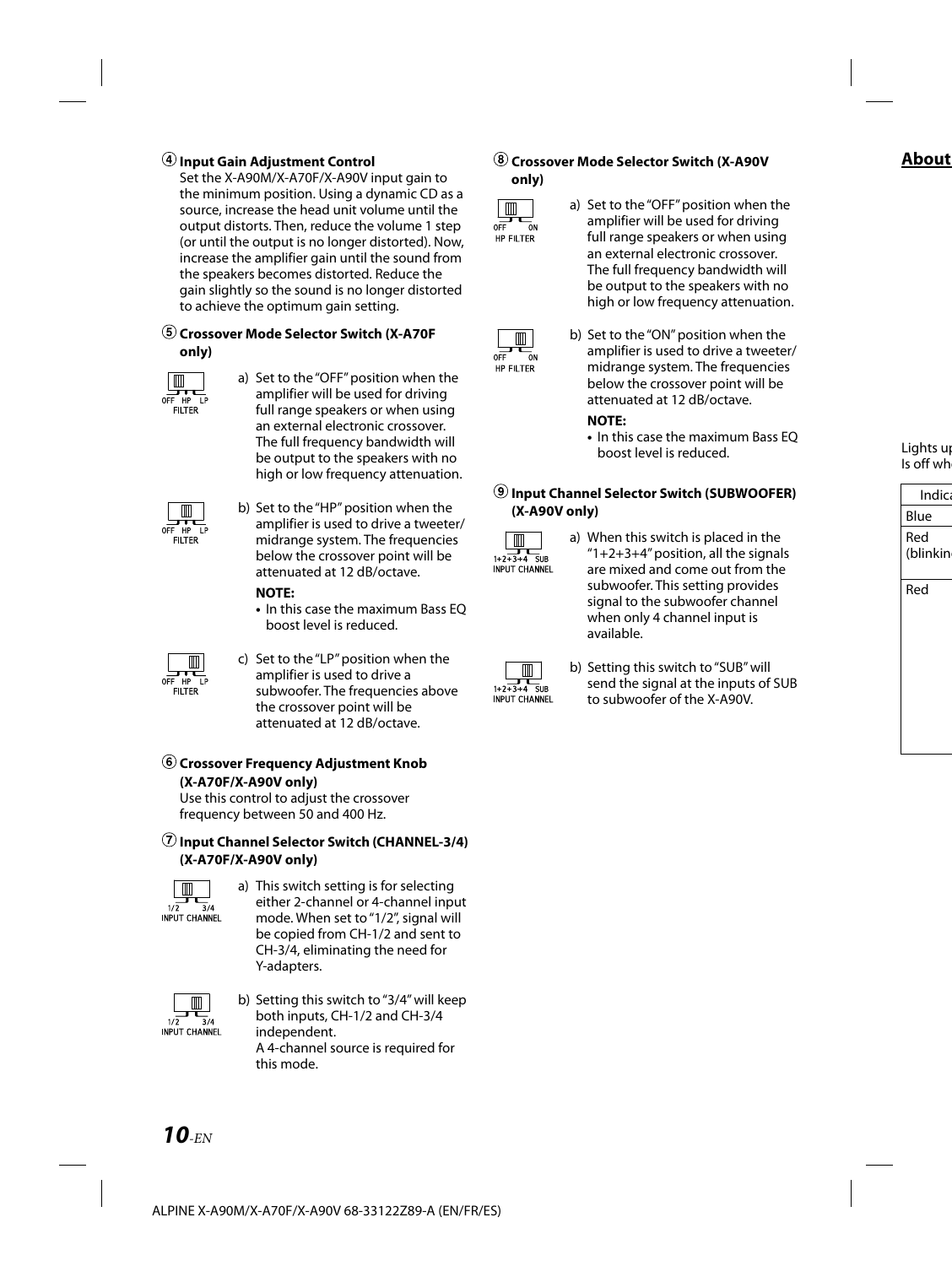# **About Power Indicator**



Lights up when power is on. Is off when power is off.

| Indication color  | <b>Status</b>                                                                                            | Solution                                                                                                                                                                                                    |  |
|-------------------|----------------------------------------------------------------------------------------------------------|-------------------------------------------------------------------------------------------------------------------------------------------------------------------------------------------------------------|--|
| Blue              | Amplifier circuit is normal.                                                                             |                                                                                                                                                                                                             |  |
| Red<br>(blinking) | Operating temperature is<br>high.                                                                        | Decrease the vehicle's interior temperature to a<br>normal level.<br>The indicator color changes to blue.                                                                                                   |  |
| Red               | Amplifier circuit is abnormal.<br>An electrical short has<br>occurred, or supply current is<br>too high. | Turn off the power supply and eliminate the cause.<br>Then turn on the unit and verify that the indicator<br>color has changed to blue.<br>If it remains red, turn off the unit and consult your<br>dealer. |  |
|                   | Operating temperature is too<br>high.                                                                    | Decrease the vehicle's interior temperature to a<br>normal level.<br>The indicator color changes to blue.                                                                                                   |  |
|                   | Power supply voltage is too<br>high.                                                                     | Use the correct power supply voltage.<br>The indicator color changes to blue.                                                                                                                               |  |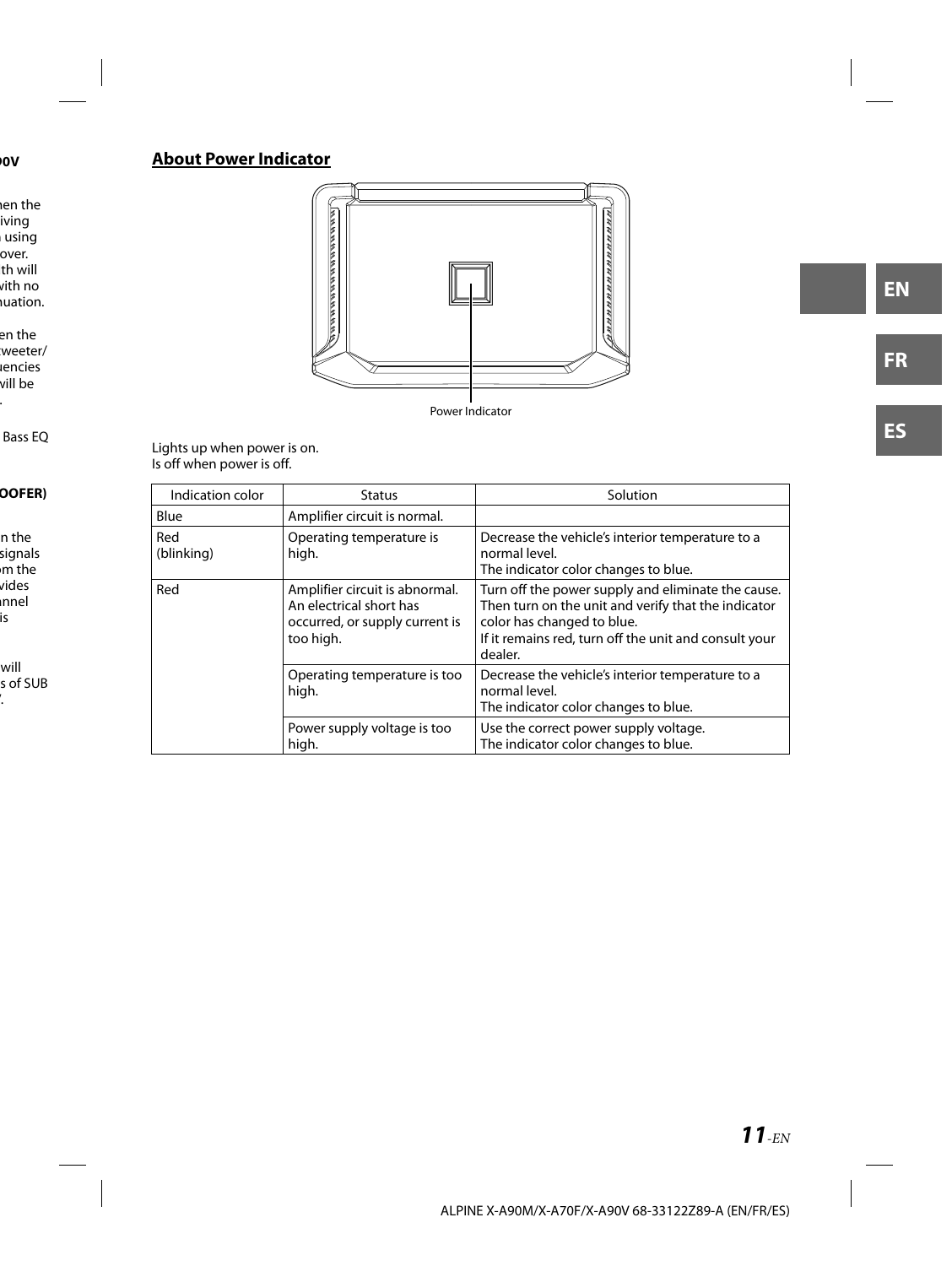# **SYSTEM DIAGRAMS**

Before making a connection, check the total number of impedance of the speaker connected to the unit. If you have any questions, contact the nearest Alpine dealer.

# **Basic Connection Diagram for X-A90M**

- **B** Head Unit, etc.
- **O** Front Output
- **B** Rear Output
- **C** Subwoofer Output

 **Subwoofer System**

- *O* Front Speakers
- <sup>1</sup> Rear Speaker

# <sup>**<sup>®</sup>** Subwoofer</sup>

- Dual Voice Coil Subwoofer
- **<sup>4</sup>** RCA Extension Cable (Sold Separately)
- **<sup>2</sup>** Speaker-RCA Conversion Cable (Sold Separately)
- Y-Adapter (Sold Separately)



\* If the connected head unit does not have a Speaker Output and RCA Extension Cables (4) cannot be used, you can use the Speaker-RCA Conversion Cable (<sup>2</sup>) (sold separately). For details on how to make a connection, see "About Connection to the Speaker Input Level System" (page 18).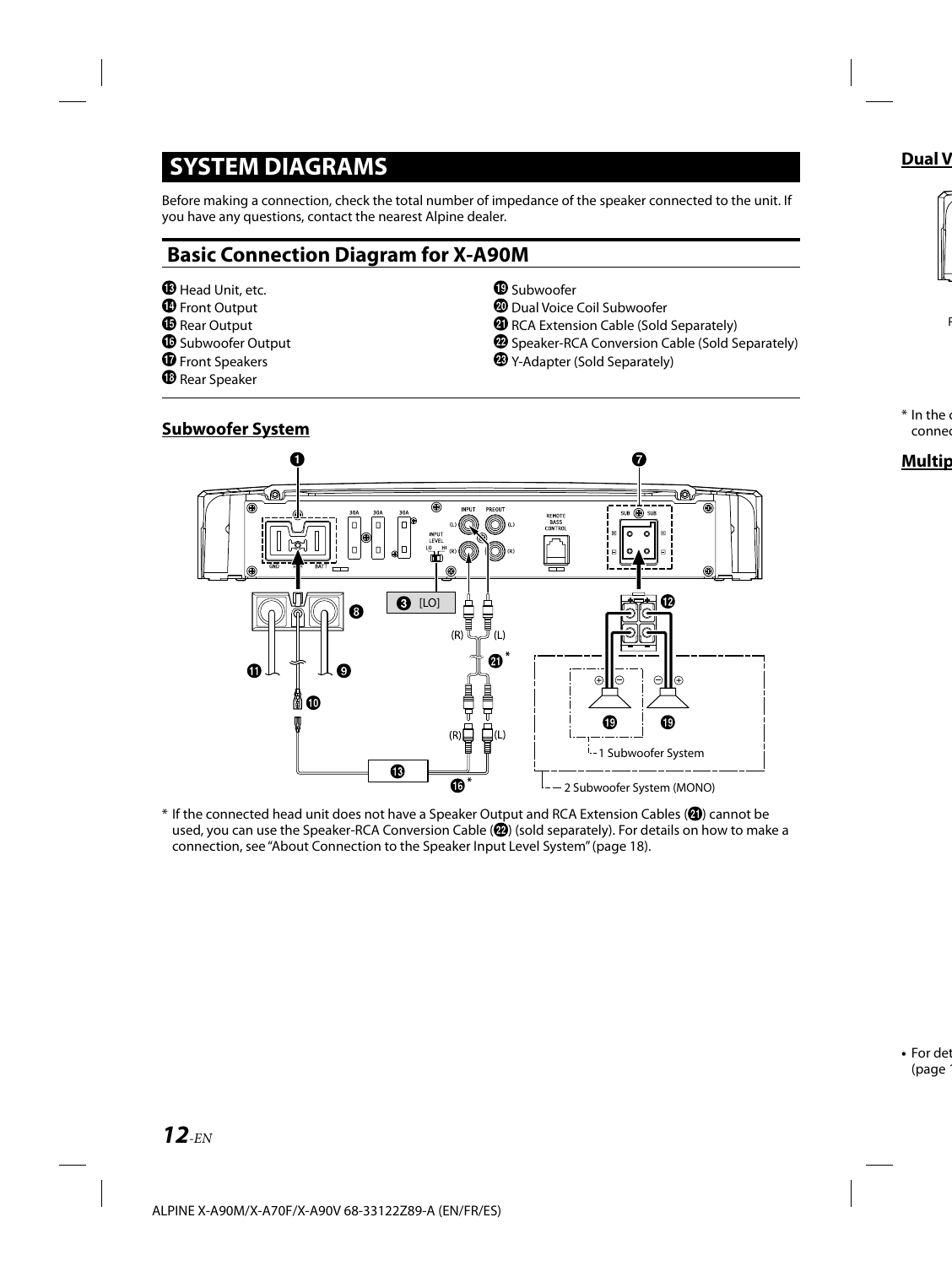# **Dual Voice Coil Subwoofer System**



\* In the case of using a series connection, the lead wire of the Dual Voice Coil Subwoofer (@) can be connected to either the  $(+)/(-)$  terminal of the Speaker Connector ( $\circled{D}$ ).

# **Multiple Mono Amplifier System (Connection example with X-A70F)**



• For details on the Input Channel Selector Switch ((7)) of X-A70F, see "Basic Connection Diagram for X-A70F" (page 14).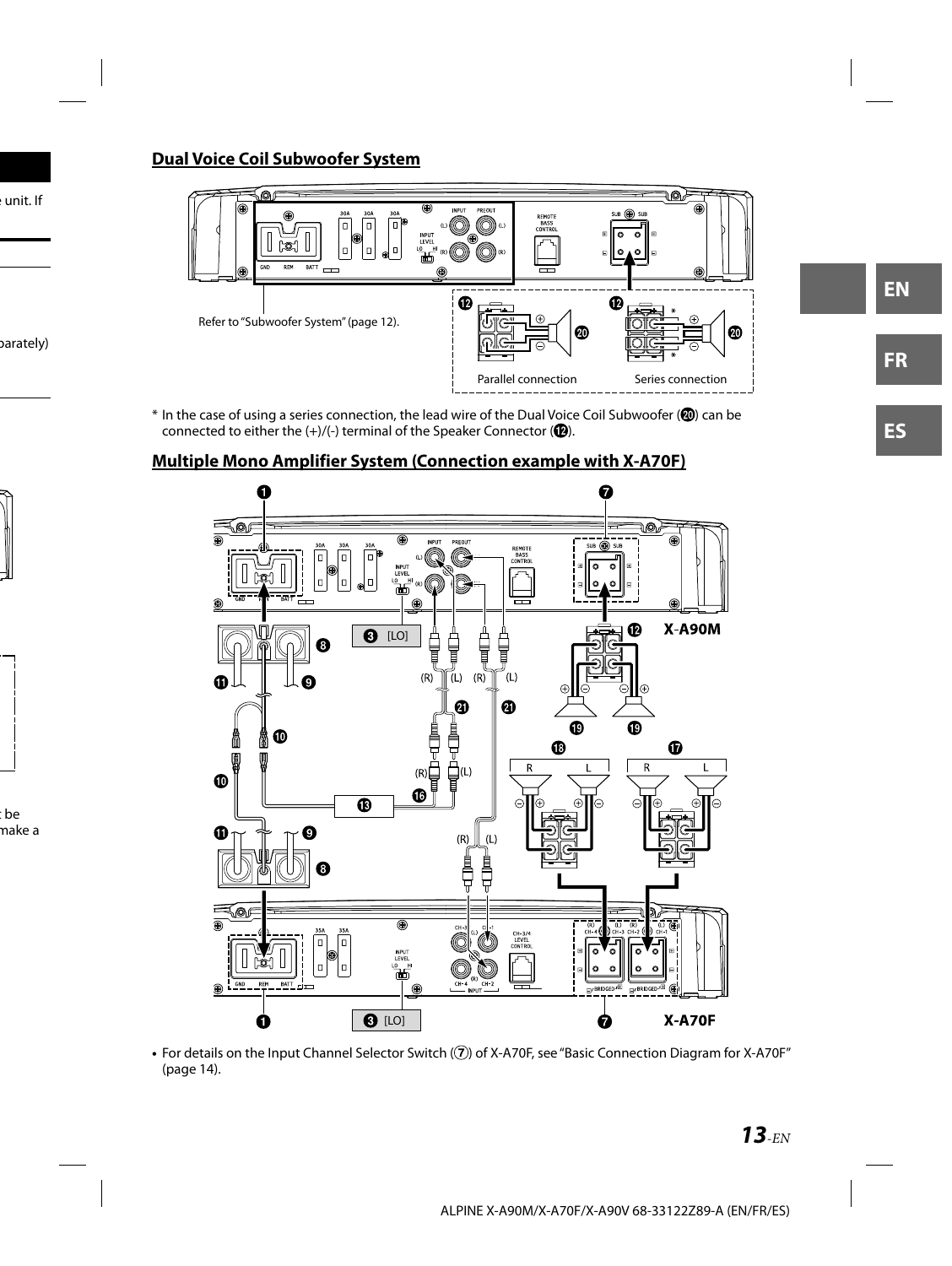# **Basic Connection Diagram for X-A70F**

- **B** Head Unit, etc. *O* Front Output **B** Rear Output
- **B** Subwoofer Output
- *O* Front Speakers
- <sup>®</sup> Rear Speaker
- <sup>**<sup>®</sup>** Subwoofer</sup>
- Dual Voice Coil Subwoofer
- **<sup>4</sup>** RCA Extension Cable (Sold Separately)
- <sup>2</sup> Speaker-RCA Conversion Cable (Sold Separately)
- Y-Adapter (Sold Separately)

For X-A70F, change the Input Channel Selector Switch  $(7)$  setting according to the number of channels of the speaker input.

|   | 4-Channel Input: $\mathbf{\mathbb{O}}\mathbf{\mathbb{G}}$ | 2-Channel Input: $\mathbf \mathbf \Theta$         |  |
|---|-----------------------------------------------------------|---------------------------------------------------|--|
| Z | Ш<br>3/4<br>ш<br>3/4<br>1/2<br><b>INPUT CHANNEL</b>       | $\mathbb H$<br>1/2<br>3/4<br><b>INPUT CHANNEL</b> |  |

# **4 Speaker System**



\* If the connected head unit does not have a Speaker Output and RCA Extension Cables (@) cannot be used, you can use the Speaker-RCA Conversion Cable (<sup>29</sup>) (sold separately). For details on how to make a connection, see "About Connection to the Speaker Input Level System" (page 18).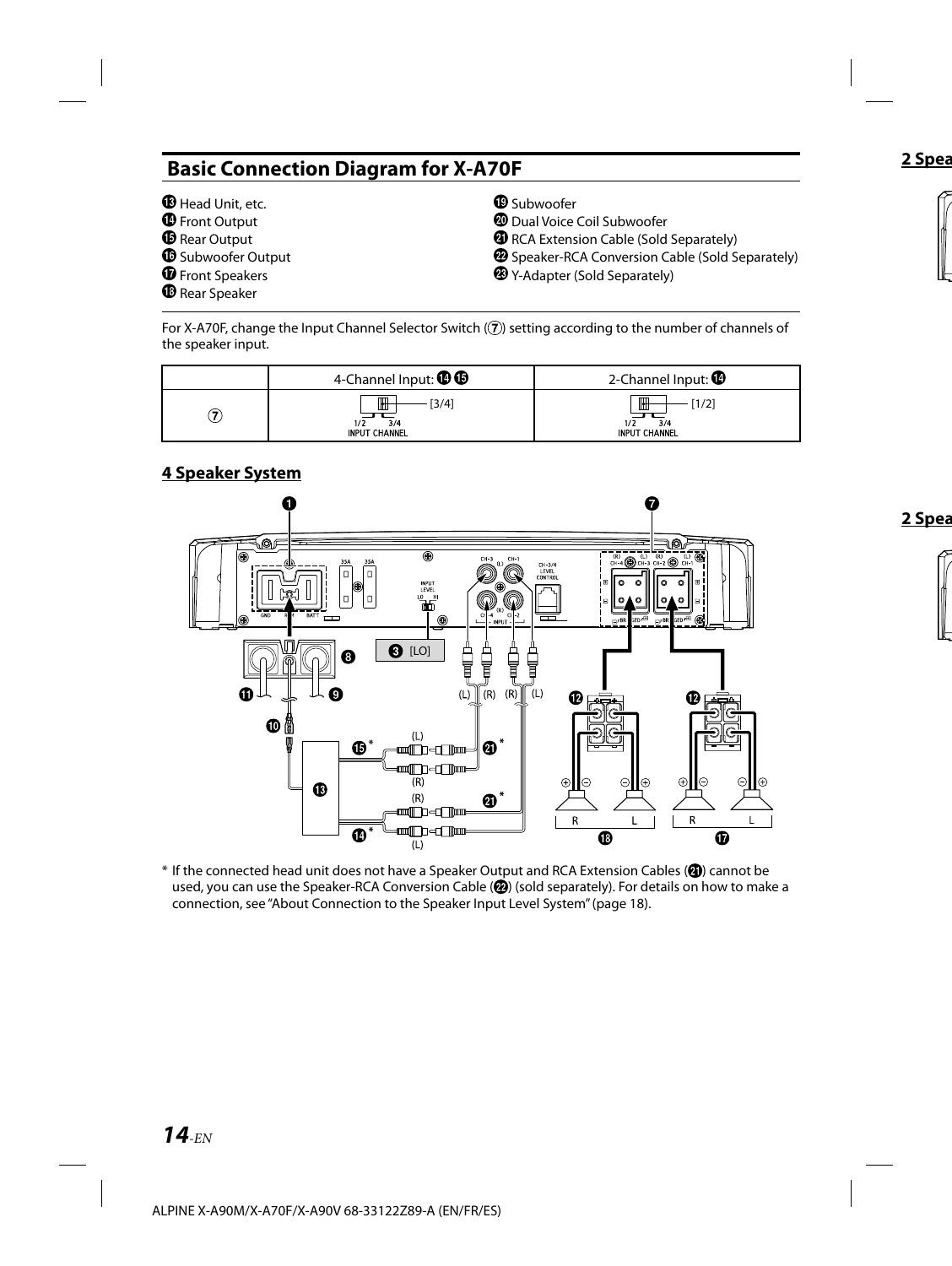# **2 Speaker + 1 Subwoofer System (Bridged Connections)**



# **2 Speaker System (Bridged Connections)**

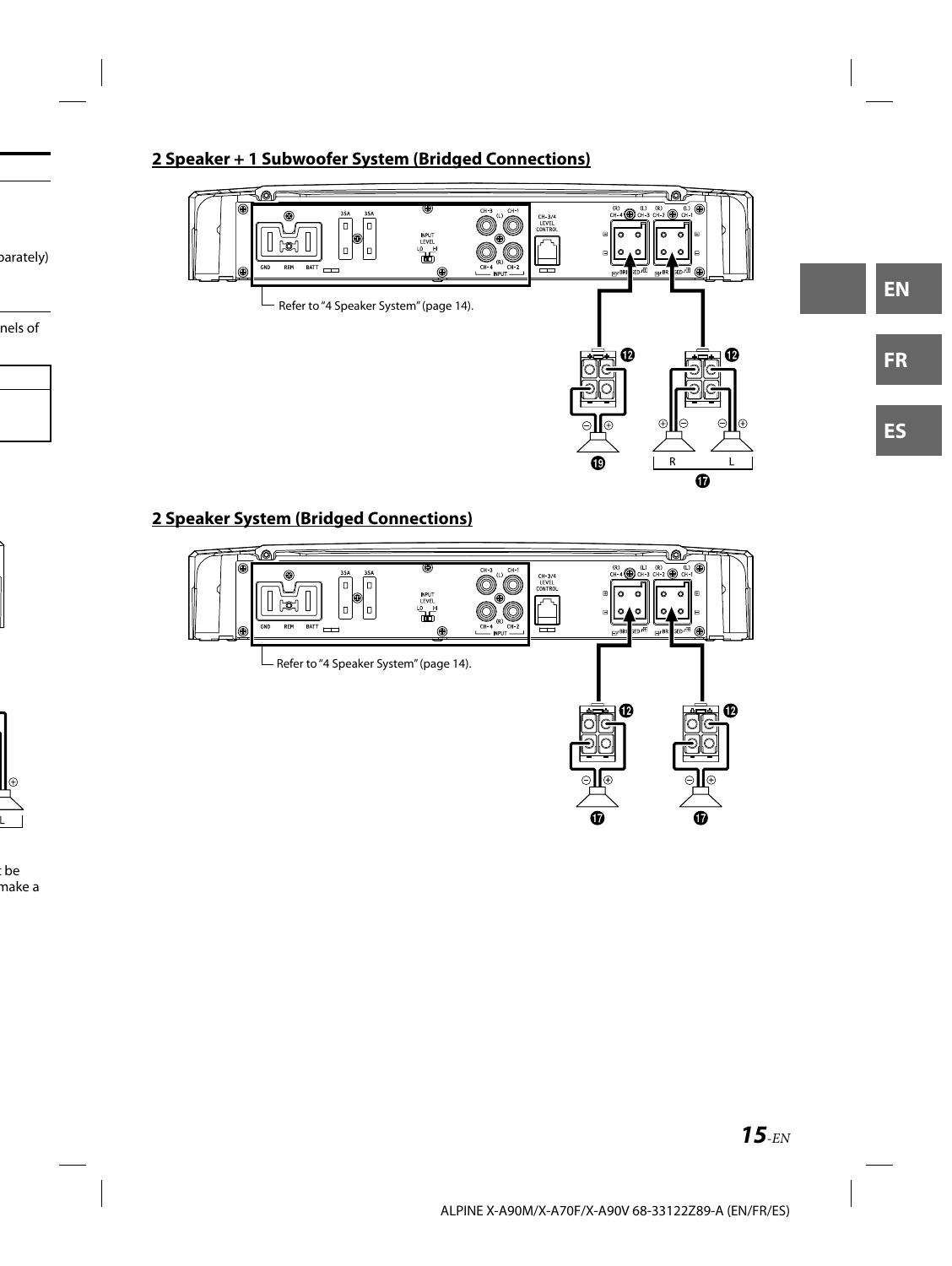# **Basic Connection Diagram for X-A90V**

- **B** Head Unit, etc. **O** Front Output
- **B** Rear Output
- **B** Subwoofer Output
- *O* Front Speakers
- <sup>®</sup> Rear Speaker
- <sup>**<sup>®</sup>** Subwoofer</sup>
- Dual Voice Coil Subwoofer
- **<sup>4</sup>** RCA Extension Cable (Sold Separately)
- Speaker-RCA Conversion Cable (Sold Separately)
- Y-Adapter (Sold Separately)

For X-A70F, change the Input Channel Selector Switch  $(\overline{7})/(\overline{9})$  setting according to the number of channels of the speaker input.



# **4 Speaker + Subwoofer System**



\* If the connected head unit does not have a Speaker Output and RCA Extension Cables (4) cannot be used, you can use the Speaker-RCA Conversion Cable (<sup>2</sup>) (sold separately). For details on how to make a connection, see "About Connection to the Speaker Input Level System" (page 18).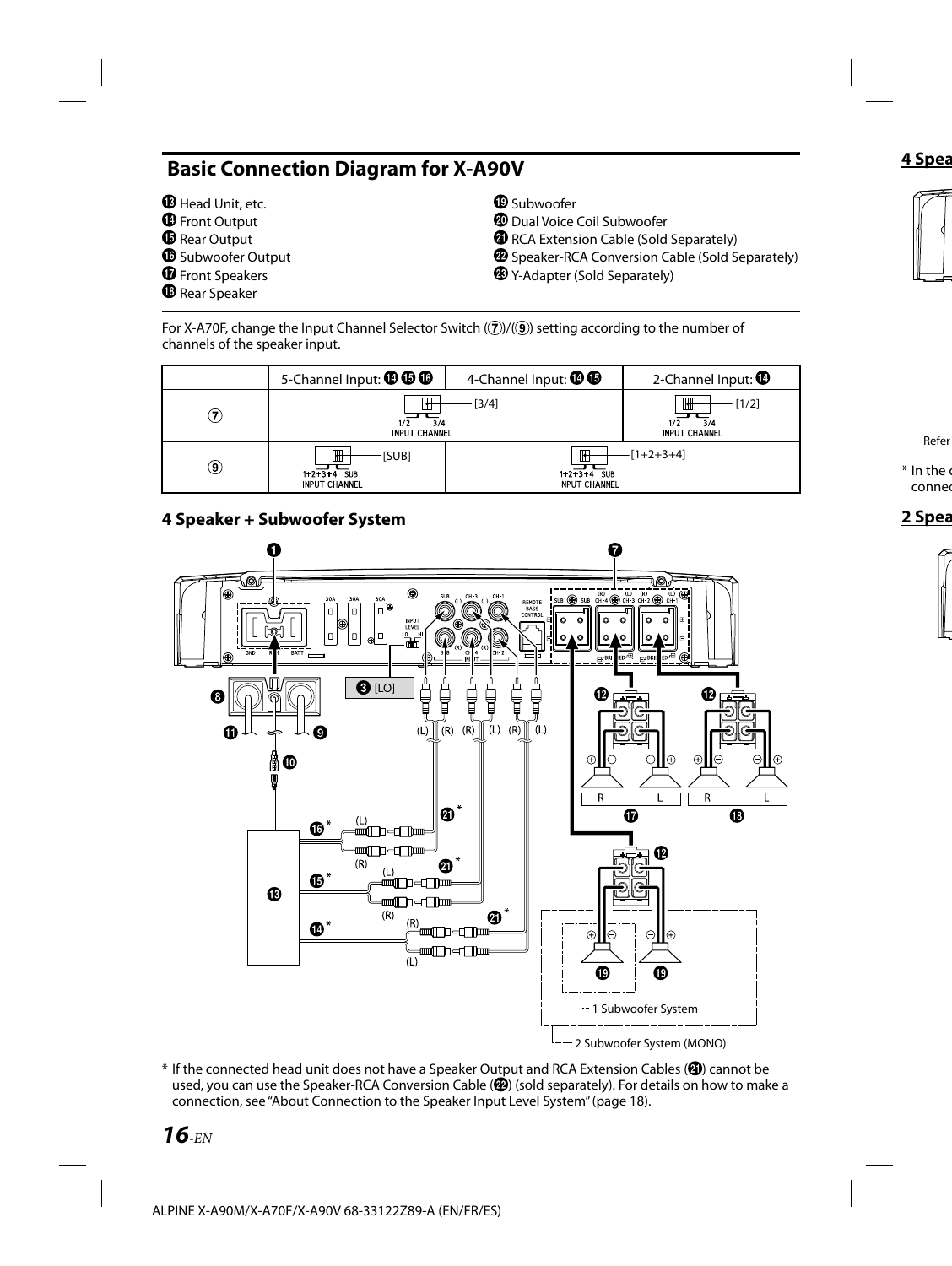# **4 Speaker + Dual Voice Coil Subwoofer System**



 $*$  In the case of using a series connection, the lead wire of the Dual Voice Coil Subwoofer ( $\circled{2}$ ) can be connected to either the  $(+)/(-)$  terminal of the Speaker Connector ( $\circled{2}$ ).

# **2 Speaker + 2 Subwoofer (MONO) System (Bridged Connections)**

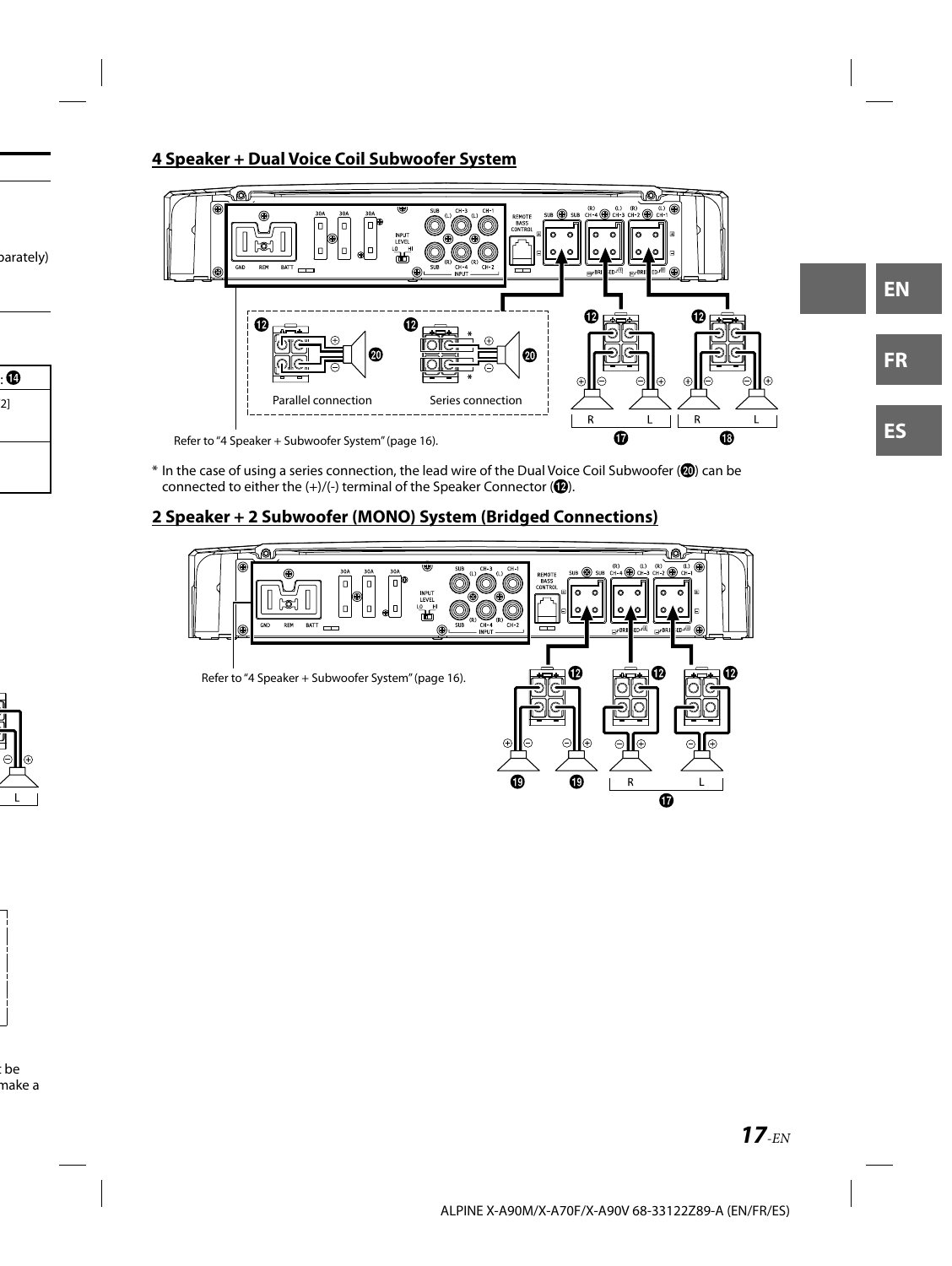# **About Connecting to the Speaker Input Level System**

When connecting by using the Speaker-RCA Conversion Cable  $( \mathbf{Q} )$  (sold separately), switch the Speaker Input Level Switch  $\left( \bigodot \right)$  to "HI".

# **e.g X-A70F**



- Do not mistake the Speaker Output Lead on the head unit side connected to this unit. Front Speaker output (L)/(R) to CH1/CH2, Rear Speaker output (L)/(R) to CH3/CH4
- For the "Speaker Input Level System" setting, connecting the Remote Turn-On Lead is not required due to the "REMOTE SENSING" function of this product. However, the "REMOTE SENSING" function may not work depending on the signal source connected. In such a case, connect the Remote Turn-On Lead to an incoming power supply cord (accessory power) in the ACC position.

# ■ Important Tips on Bridging an Amplifier

Low output will result if only one channel input is used. The Y-adapter is not required if a stereo/mono pair line output is used to drive both inputs of the bridged amp.

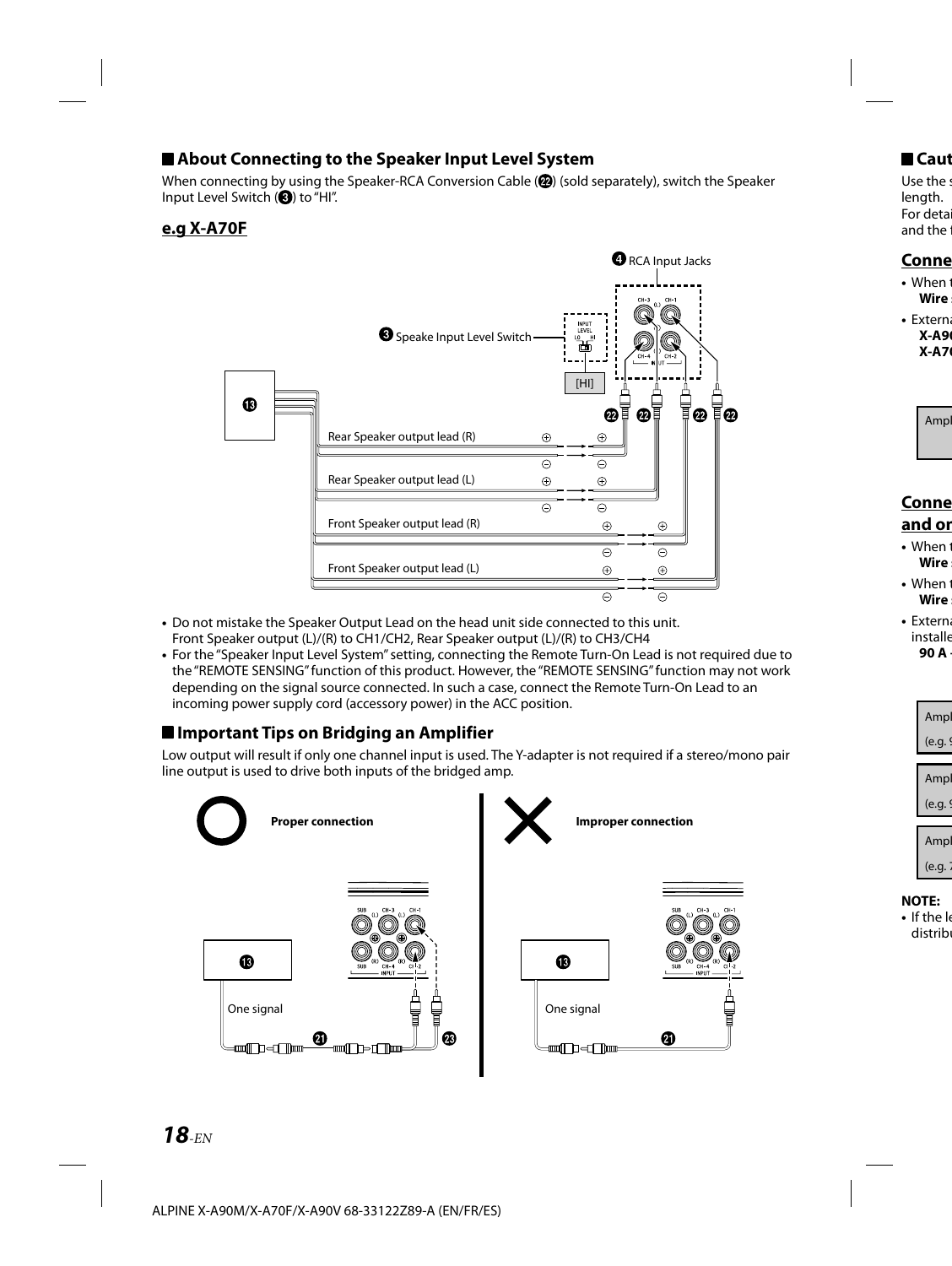# **Cautions on Power Supply Wires**

Use the specified wire size according to the total fuse capacity of the amplifier to be installed and the wire length.

For details on the wire size to be used, refer to the supplied "Cautions on Power Supply Wires Connection" and the following connection example.

# **Connection example when installing an amplifier alone**

- When the wire length from the amplifier to the vehicle's battery is 5 m **Wire size used for (A): 4 AWG/21 mm2**
- External Fuse capacity: Make it equal to or larger than the fuse capacity of the amplifier **X-A90M/X-A90V: equal to or larger than 90 A X-A70F: equal to or larger than 70 A**



# **Connection example when installing two amplifiers with a fuse capacity of 90 A and one amplifier with 70 A**

- When the wire length from each amplifier to the distribution block is 1 m **Wire size used for (B): 4 AWG/21 mm2 (or 8 AWG/8 mm2 )**
- When the wire length from the distribution block to the vehicle's battery is 4 m **Wire size used for (C): 1/0 AWG/53 mm2**
- External Fuse capacity: Make it equal to or larger than total fuse capacity of the number of amplifiers installed





### **NOTE:**

**•** If the length of the power and ground cables exceed 1 m, or if you connect more than one amplifier, a distribution block should be used.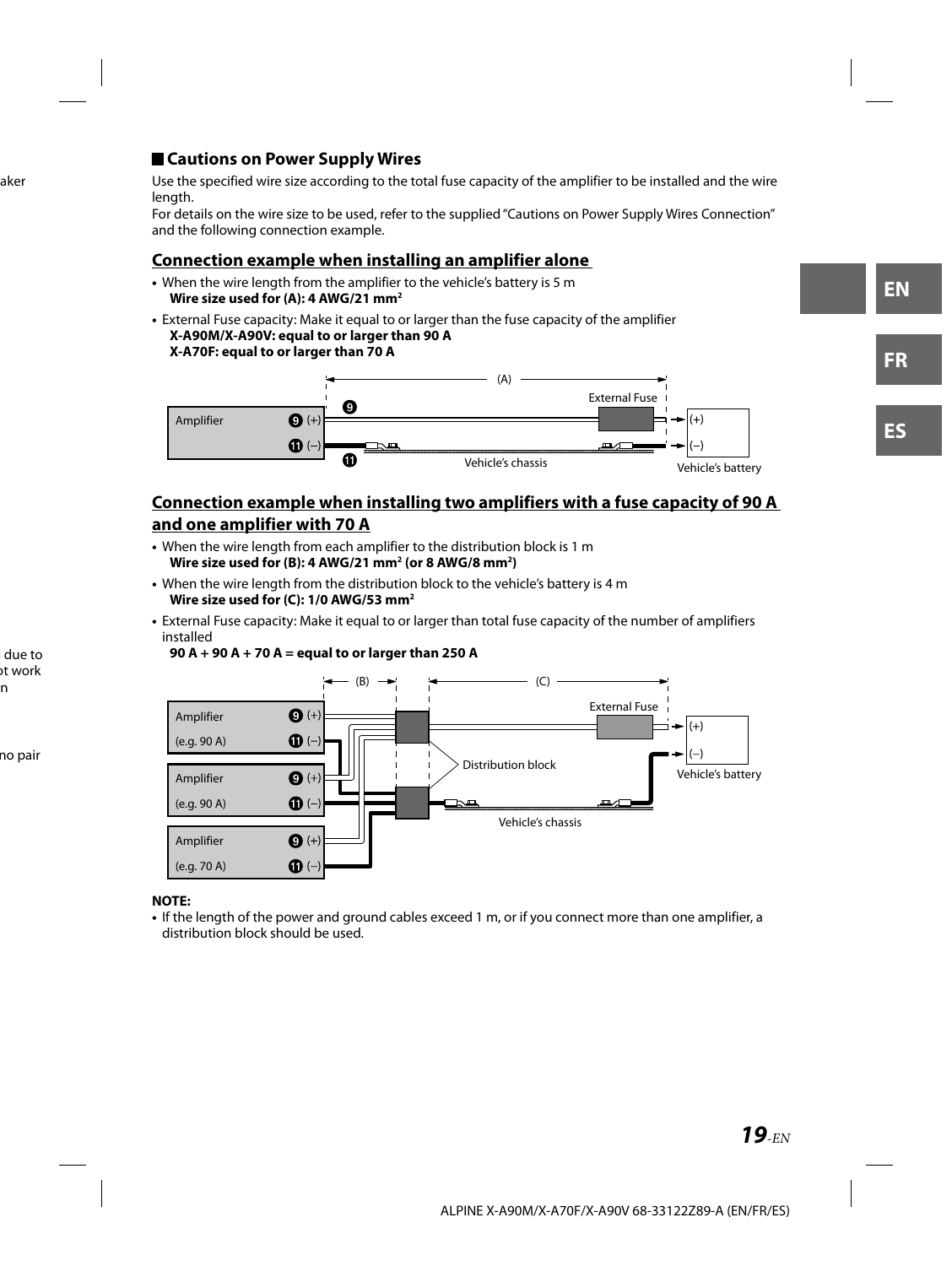# **SPECIFICATIONS**

# **X-A90M**

| Performance               |                                                         |                                        |
|---------------------------|---------------------------------------------------------|----------------------------------------|
| Power Output              | Per Channel, Ref.: $4 \Omega$ , 14.4 V                  | 600 W RMS x 1                          |
|                           | Per Channel, Ref.: $2 \Omega$ , 14.4 V                  | 900 W RMS x 1                          |
|                           | Ref.: 10 W into $4 \Omega$                              | $< 0.02\%$                             |
| THD+N                     | Ref.: Rated Power into $4 \Omega$                       | ≤0.07%                                 |
| S/N Ratio                 | IHF A-wtd + AES-17<br>$Ref: 1W$ into $4O$               | $>83$ dB                               |
|                           | IHF A-wtd + AES-17<br>Ref.: Rated Power into $4 \Omega$ | $>107$ dB                              |
| <b>Frequency Response</b> | +0/-3 dB, Ref.: 1 W into 4 $\Omega$                     | 8 Hz - 400 Hz                          |
|                           | +0/-1 dB, Ref.: 1 W into 4 $\Omega$                     | 10 Hz - 300 Hz                         |
| Damping Factor            | $Ref.: 10 W$ into $4 \Omega$ at 100 Hz                  | >1,500                                 |
| Control                   |                                                         |                                        |
| <b>Input Sensitivity</b>  | <b>RCA Input</b><br>Ref.: Rated Power into $4 \Omega$   | $Hi: 0.4 - 10 V$<br>$Lo: 0.1 - 4.0V$   |
| Crossover                 | Variable HPF/LPF                                        | LPF: 50 Hz - 400 Hz<br>$(-24 dB/oct.)$ |
|                           | Variable Subsonic                                       | 8 Hz - 40 Hz<br>$(-24 dB/oct.)$        |
| Equalizer                 | Bass EQ (fc=50 Hz)                                      | $0$ to $+12$ dB<br>(Variable)          |
| Remote Level*             | <b>Linear Attenuation</b>                               | $0$ to -20 dB                          |
| General                   |                                                         |                                        |
| Input Impedance           |                                                         | >10 k <sub>Q</sub>                     |
| Preamp Output             | CH-1/2 Input Pass-through, Buffered                     | 4 V max                                |
|                           | Width                                                   | 297 mm (11-3/4")                       |
| <b>Dimensions</b>         | Height                                                  | 50.8 mm (2")                           |
|                           | Depth                                                   | 192 mm (7-5/8")                        |
| Weight                    |                                                         | 3.2 kg (7 lb 1 oz)                     |

\* Requires optional RUX-KNOB or RUX-KNOB.2.

### **NOTE:**

**•** Specifications and design are subject to change without notice.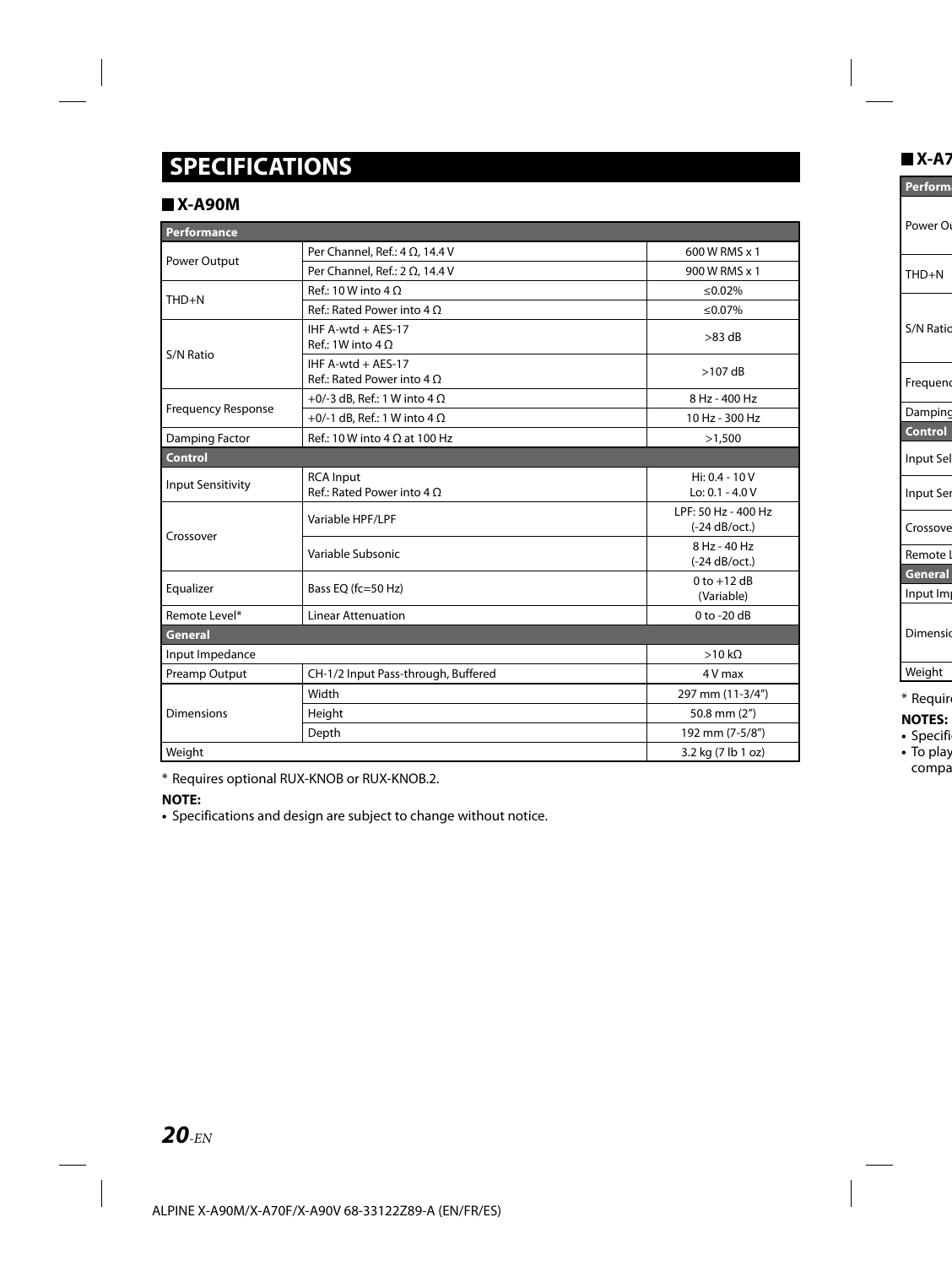# **X-A70F**

| Performance               |                                                          |                                       |
|---------------------------|----------------------------------------------------------|---------------------------------------|
| Power Output              | Per Channel, Ref.: 4 $\Omega$ , 14.4 V                   | 120 W RMS x 4                         |
|                           | Per Channel, Ref.: $2 \Omega$ , 14.4 V                   | 175 W RMS x 4                         |
|                           | Bridged, Ref.: $4 \Omega$ , 14.4 V                       | 350 W RMS x 2                         |
| $THD + N$                 | Ref.: 10 W into 4 $\Omega$                               | ≤0.02%                                |
|                           | Ref.: Rated Power into $4 \Omega$                        | ≤0.07%                                |
| S/N Ratio                 | IHF A-wtd + AES-17<br>$Ref: 1W$ into $4 \Omega$          | $>87$ dB                              |
|                           | IHF A-wtd + AES-17<br>Ref.: Rated Power into $4 \Omega$  | $>106$ dB                             |
|                           | +0/-3 dB, Ref.: 1 W into 4 $\Omega$                      | 10 Hz - 60 kHz                        |
| <b>Frequency Response</b> | +0/-1 dB, Ref.: 1 W into 4 $\Omega$                      | 15 Hz - 30 kHz                        |
| Damping Factor            | $Ref.: 10 W$ into $4 \Omega$ at 100 Hz                   | >500                                  |
| <b>Control</b>            |                                                          |                                       |
| <b>Input Select</b>       | Selectable Input Signal<br>Configuration (2ch/4ch Input) | $CH-3/4$ :<br>CH-1/2 or CH-3/4        |
| <b>Input Sensitivity</b>  | <b>RCA</b> Input<br>Ref.: Rated Power into $4 \Omega$    | $Hi: 0.5 - 10 V$<br>$Lo: 0.2 - 4.0 V$ |
| Crossover                 | Variable HPF/LPF                                         | 50 Hz - 400 Hz<br>$(-12 dB/oct.)$     |
| Remote Level*             | <b>Linear Attenuation</b>                                | $0$ to -20 dB                         |
| General                   |                                                          |                                       |
| Input Impedance           |                                                          | >10 k <sub>Q</sub>                    |
|                           | Width                                                    | 297 mm (11-3/4")                      |
| <b>Dimensions</b>         | Height                                                   | 50.8 mm (2")                          |
|                           | Depth                                                    | 192 mm (7-5/8")                       |
| Weight                    |                                                          | 3.2 kg (7 lb 1 oz)                    |

\* Requires optional RUX-KNOB.2.

**NOTES:**

- Specifications and design are subject to change without notice.
- To play back high res sound sources, it is necessary to make all the audio systems High-resolution audio compatible devices.